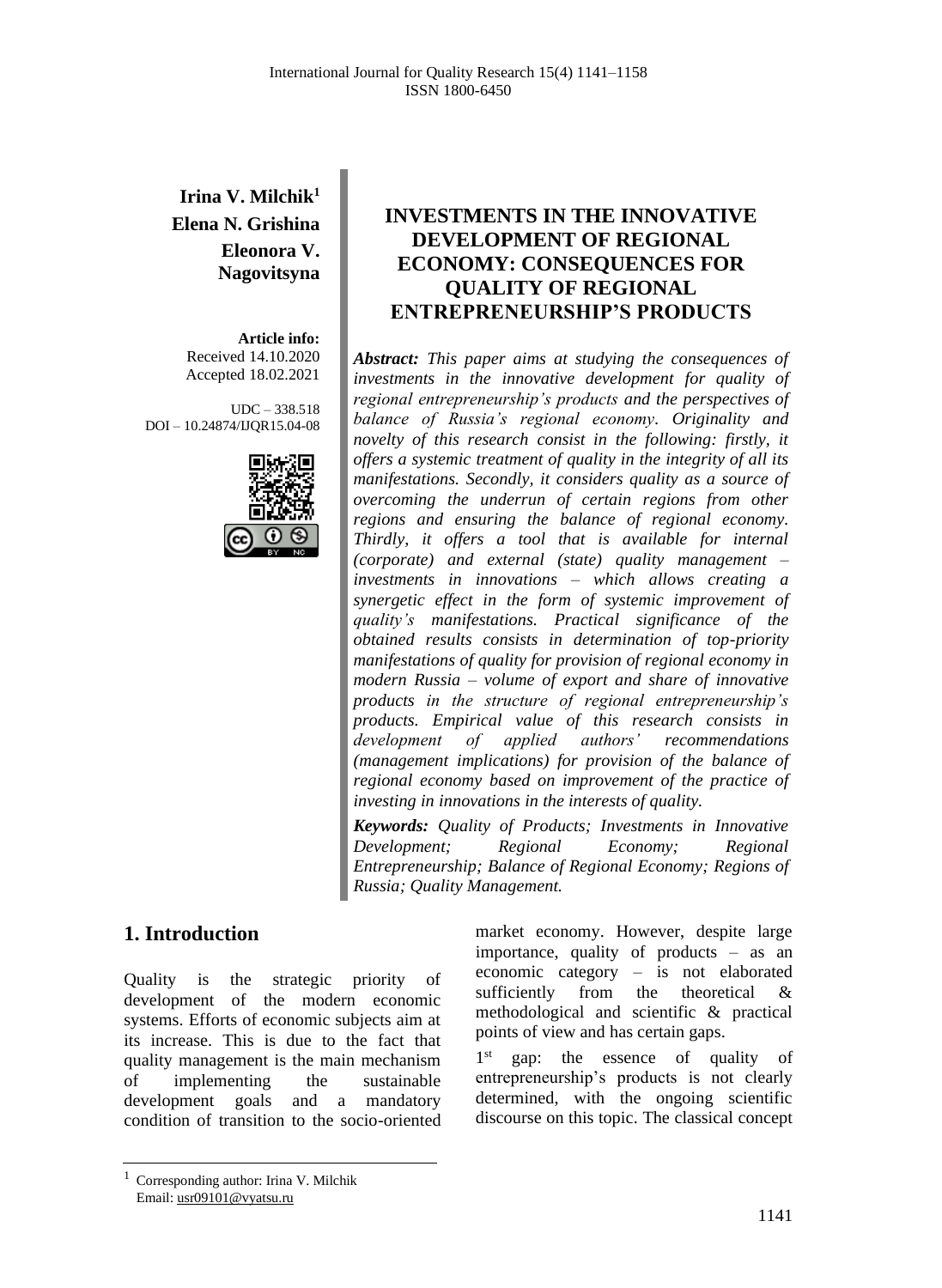

treats quality from the positions of created benefits for consumers and satisfaction of their needs. In this case, the higher the products' quality, the fuller and quicker it satisfied the needs at which the products are oriented. In case of similar satisfaction of the needs for similar products, quality of a product of service is higher if the product or service creates the largest additional advantages (internal externalities), which are not connected to satisfaction of target needs, but are of value for consumers.

A classical idea of quality of entrepreneurship's products is "narrow" for it is limited by advantages for consumer. Thus, the consequences for economic system, as the external environment of a consumer, the interest to which grows in the<br>course of increase of society's course of increase of society's progressiveness, are not taken into account. When selecting products, the most responsible consumers also take into account the eco-efficiency of production and other characteristics, which go beyond the framework of consumption. However, regardless of the level of consumer's responsibility, quality of consumed products usually creates external externalities, which could be not taken into account by consumer but should be considered during scientific research, evaluation, and management of quality in entrepreneurship.

The second gap consists in the fact that in the practice of state management the quality of entrepreneurship's products is considered primarily from the positions of protection of consumer's rights without the search for opportunities for using quality in the interests of society and economy. State regulation of quality of entrepreneurship's products is based on standardization and control of its observation. Such management is unilaterial, for it is aimed at prevention of the negative consequences for consumers (guarantee of products' safety) and society (prevention of social and ecological crises).

However, another equally important aspect – creation of new opportuntieis for society and economy by means of increase of products' quality in entrepreneurship – is not taken into account. For example, increase of quality could strengthen competitive products of companies and stimulate the development of their export activities and creation of additional jobs. The most popular practices of state support for domestic entrepreneurship are aimed at provision of pricing advantages or short-term advantages in quality, which allows competing with rivals in the national market, but does not allow developing and increasing export.

3<sup>rd</sup> gap: the tools of quality management of entrepreneurship's products has no system – which reduces its effectiveness. Thus, in order to increase quality, most companies purchase improved resources, materials, and components and attract the best human resources and improve the systems of motivation and stimulation of labor. In its turn, government increases standards of products' quality and strengthens control over their observation. The measures of state and corporate quality management are implemented separately and often contradict each other, because strict standards hinder the change of resources and lead to<br>companies' additional expenditures companies' additional expenditures, lowering the stimulation of labor.

Thus, an important scientific and practical problem is specifying the essence of quality as an economic category and the causal connections of quality management. Originality and novelty of this research consist in the following: firstly, it offers a systemic treatment of quality in the integrity of all its manifestations. Secondly, it considers quality as a source of overcoming the underrun of certain regions from other regions and ensuring the balance of regional economy. Thirdly, it offers a tool that is available for internal (corporate) and external (state) quality management – investments in innovations – which allows creating a synergetic effect in the form of systemic improvement of quality's manifestations.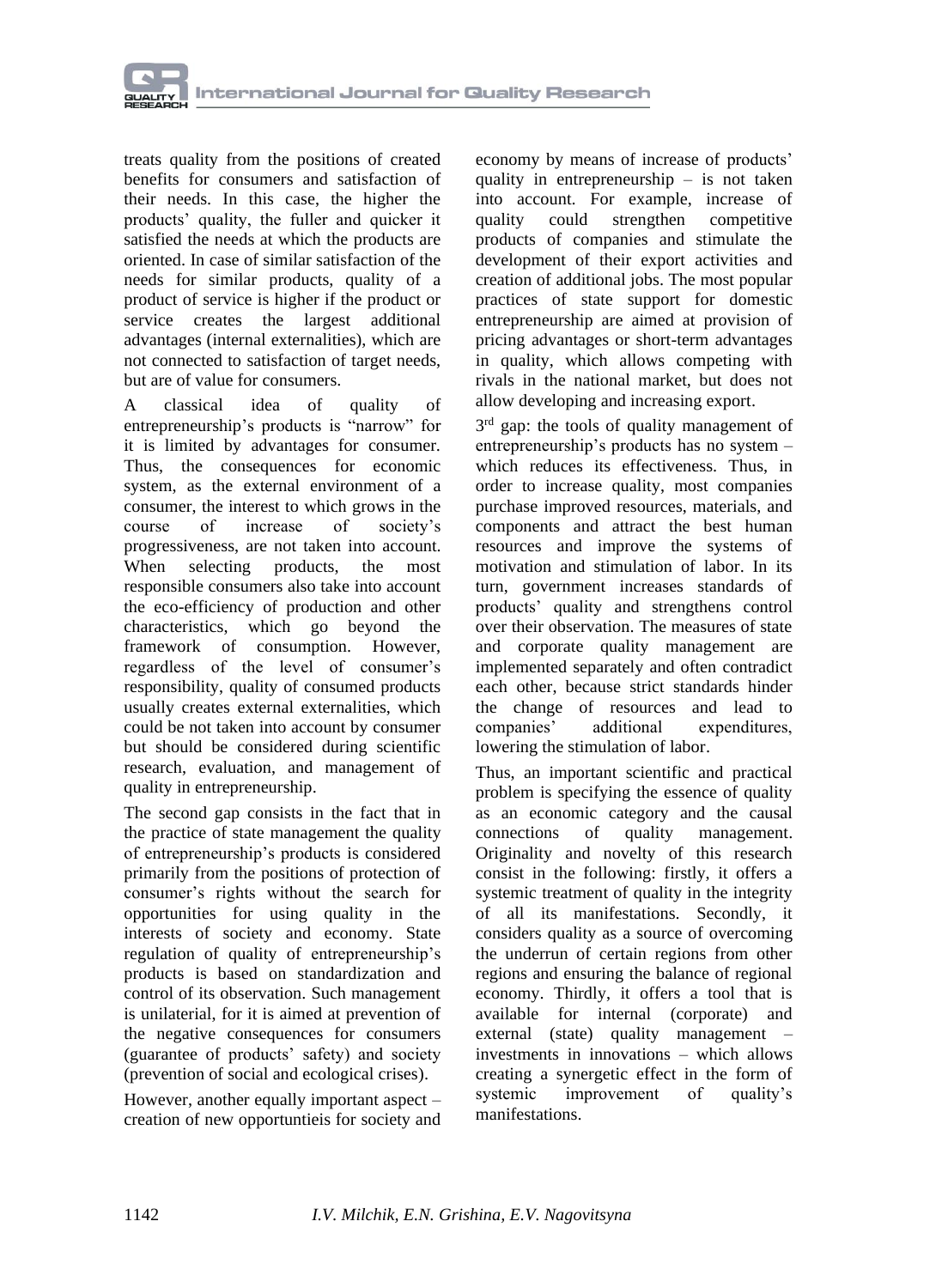The purpose of this paper is to study the consequences of investments in the innovative development for quality of regional entrepreneurship's products and perspectives of balance of Russia's regional economy. The research is performed at the level of regional economy (meso-level of economic systems), as the causal connections between investments in innovations and quality of entrepreneurship's products are especially vivid at this level due to minimum generalization. The use of Russia's experience is explained by Russia's high level of economy regionalization, which allows determining significant differences between regions, which, in its turn, allows using mathematical tools and obtaining the most precise research results.

Introductio is followed by literature review and gap analysis, as well as description of materials and methods of the research. The results include the following: 1) connection between investments in innovations and the manifestations of quality of entrepreneurship's products in regions of Russia; 2) systemic evaluation of quality of entrepreneurship's products and its influence on the balance of Russia's regional economy; 3) perspectives and management implications on provision of balance of regional economy based on improvement of the practice of investing in the interests of quality. Conclusion comes at the end of the paper.

## **2. Literature Review**

Investments in the innovative development of regional economy are studied in detaila dn described in a lot of published works. [Li](https://www.emerald.com/insight/search?q=Zonghuo%20Li) et al. (2019) determines and compares the strategies of coordination in a two-channel chain of supply in view of investments in innovations and various game opportunities based on Game theory. [Quintella](https://www.emerald.com/insight/search?q=Vitor%20da%20Mata%20Quintella) et al. (2017) suggests performing evaluation of the

results of investment and innovative projects in view of financial risks and investments in technological innovations (approbated by the example of resources spheres of Brazil).

[Wu](https://www.emerald.com/insight/search?q=Shaoyu%20Wu) and [Wang](https://www.emerald.com/insight/search?q=Dong%20Wang) (2017) describe the influence of competition that is connected to local authorities' decisions on investments in innovations of companies in the conditions of the information asymmetry and multiple risk appetite. [Reutzel](https://www.emerald.com/insight/search?q=Christopher%20R.%20Reutzel) et al. (2018) think that leader's gender determines companies' investments in innovations. [Mikołajczak](https://www.emerald.com/insight/search?q=Pawe%C5%82%20Miko%C5%82ajczak) and [Pawlak](https://www.emerald.com/insight/search?q=Jacek%20Pawlak) (2017) determine the factors that influence the results of EUbacked investments in innovations among the subjects of SME (by the example of Wielkopolska region of Poland.

[Li](https://www.emerald.com/insight/search?q=Zheng%20Li) et al. (2018) point out that foreign direct investments increase effectiveness of regional innovations (analyzing the empirical data from China). Moljevic (2016) proves the influence of infrastructure's quality on regional development. Arsic (2016) deems it necessary to integrate sustainable development and quality at the organizational and regional levels. Savovic et al. (2016) point out the vivid influence of investments in quality and environment protection, as well as sustainability of the regional economy. Bogoviz et al (2018) determine the approaches to managing the economic growth of socio-economic systems.

Soboleva et al. (2017a) offer a perspective methodology of evaluation of regional management's quality and Soboleva et al (2017b) develop a mechanism of regulating the quality of economic processes in a region. Cheglakova et al. (2019) develop a marketing strategy of quality management during reorganization of regional universities in the process of modernization of education in the conditions of region's transition to Industry 4.0. Sozinova et al (2017a), Sozinova (2017b) develop the marketing strategy during transformation of companies. Lysova et al. (2019) study the digital modernization of educational services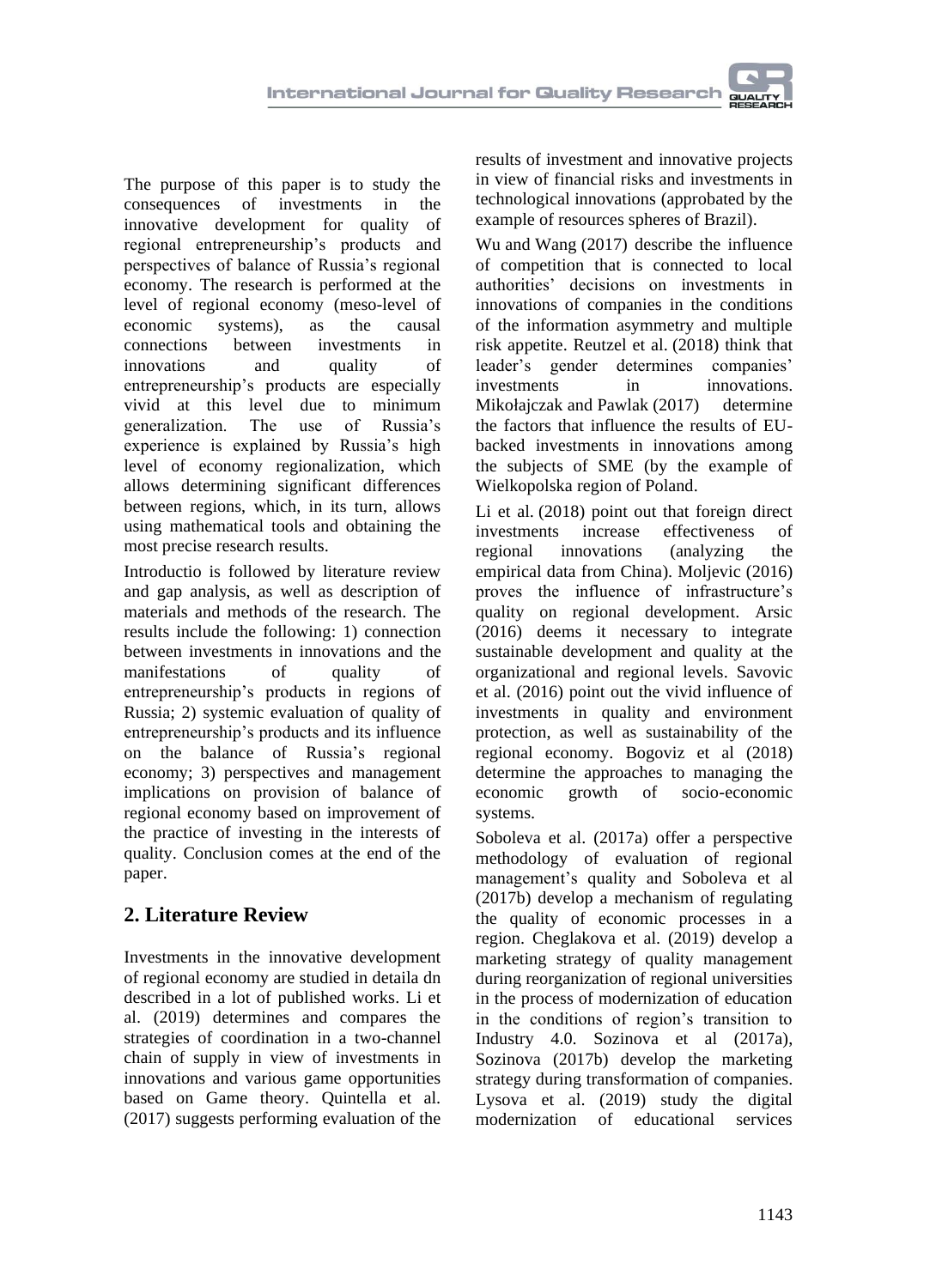

market and note its large influence on quality of education. Sofiina (2020) determines and substantiates the general systemic processes of quality management in agriculture at the regional level. Snigireva et al (2017) offer a conceptual approach to evaluating the regional factors of the innovative environment based on the index method. Palkina and Kislitsina (2018) determine the factors that increase the investment attractiveness of Russian regions.

The important role of innovations for provision of quality of entrepreneurship's products and its competitiveness in the conditions of the digital economy and Industry 4.0 is shown in the works Popkova (2017), [Popkova](https://proxylibrary.hse.ru:2073/authid/detail.uri?origin=resultslist&authorId=55671568200&zone=) et al. (2017) and Shahin (2019).

[Holschbach](https://www.emerald.com/insight/search?q=Elmar%20Holschbach) and [Hofmann](https://www.emerald.com/insight/search?q=Erik%20Hofmann) (2011) study the theory and practice of management of business services' quality from the point of view of a buyer, by a lot of examples from the practice. [MacKenzie](https://www.emerald.com/insight/search?q=William%20I.%20MacKenzie%20Jr) Jr et al. (2019) provide a systemic overview of studying the quality and value of international accreditation of AACSB. [Metaxas](https://www.emerald.com/insight/search?q=Ioannis%20N.%20Metaxas) et al. (2018) study economic crisis and business domination, performin a comparative evaluation of several thematic studies. [Guizzardi](https://www.emerald.com/insight/search?q=Andrea%20Guizzardi) et al. (2016) determine quality as the basis of hotels' competitiveness from the positions of corporate business trips.

Various issues of measuring and achievement of regional economy's balance are studied in the following works. [Yoon](https://www.emerald.com/insight/search?q=Donghun%20Yoon) (2017) points out the importance of support for the regional innovative clustering for provision of high effectiveness of R&D and development of creative economy (by the example of Daedeok Innopolis, South Korea). [Tang](https://www.emerald.com/insight/search?q=Bao-jun%20Tang) et al. (2017) collect the flow of energy consumption and regional economic development (based on the data of 25 economies). [Goryachikh](https://www.emerald.com/insight/search?q=Svetlana%20P.%20Goryachikh) et al. (2019) deem it necessary to perform an audit of digital personnel training for the regional economy in the conditions of Industry 4.0.

[Degelsegger-Márquez](https://www.emerald.com/insight/search?q=Alexander%20Degelsegger-M%C3%A1rquez) et al. (2018)

determine the connection between regional knowledge economies and global innovative networks (by the example of countries of South-East Asia). [Galvão](https://www.emerald.com/insight/search?q=Anderson%20Galv%C3%A3o) et al. (2018) think that training in the sphere of entrepreneurship stimulates regional development. [Vidyarthi](https://www.emerald.com/insight/search?q=Harishankar%20Vidyarthi) (2017) notes that banking services' coverage, level of infrastructure development, and growth rate of regional economy are interconnected (based on empirical data from Indian states). [Park](https://www.emerald.com/insight/search?q=Choo-Hui%20Park) and [Shin](https://www.emerald.com/insight/search?q=Jin-Kyo%20Shin) (2017) determine the factors of effectiveness of the regional programs of industrial technologies' development.

The specifics of quality management in the practice of corporate and state governance are reflected in the following works. [Al-](https://www.emerald.com/insight/search?q=Bakr%20Al-Gamrh)[Gamrh](https://www.emerald.com/insight/search?q=Bakr%20Al-Gamrh) et al. (2020) think that investment opportunities, quality of corporate management, and result of companies' activities are closely interconnected (proved by the example of the UAE). [Okaily](https://www.emerald.com/insight/search?q=Jihad%20Al%20Okaily) et al. (2019) note that quality of corporate management and premature revenue recognition are interconnected (providing factual data from the UK).

[Bajra](https://www.emerald.com/insight/search?q=Ujkan%20Bajra) and [Čadež](https://www.emerald.com/insight/search?q=Simon%20%C4%8Cade%C5%BE) (2019) consider alternative regulatory policies, compliance, and quality of corporate management. [Ajili](https://www.emerald.com/insight/search?q=Hana%20Ajili) and [Bouri](https://www.emerald.com/insight/search?q=Abdelfettah%20Bouri) (2018) point out that quality of corporate management influences financial results (shown by the example of Islamic banks). [Lahiri](https://www.emerald.com/insight/search?q=Somnath%20Lahiri) (2017) notes the regulatory influence of the market potential and previous experience on the interconnection between management quality and participation in capital (by the example of mergers and acquisitions in BRICS).

[Martins](https://www.emerald.com/insight/search?q=Franco%20M%C3%BCller%20Martins) et al. (2017) study the differences in quality management (by the example of a Brazilian pig breeding network). [Tran](https://www.emerald.com/insight/search?q=Nam%20Hoai%20Tran) and [Dat](https://www.emerald.com/insight/search?q=Chi%20Dat%20Le) Le (2019) think that quality of management, direct foreign investments, and entrepreneurship in developing markets are closely interconnected. [Martins](https://www.emerald.com/insight/search?q=Saturnina%20Alves%20da%20Silva%20Martins) et al. (2020) note the interconnection between quality and mechanisms of management (performing a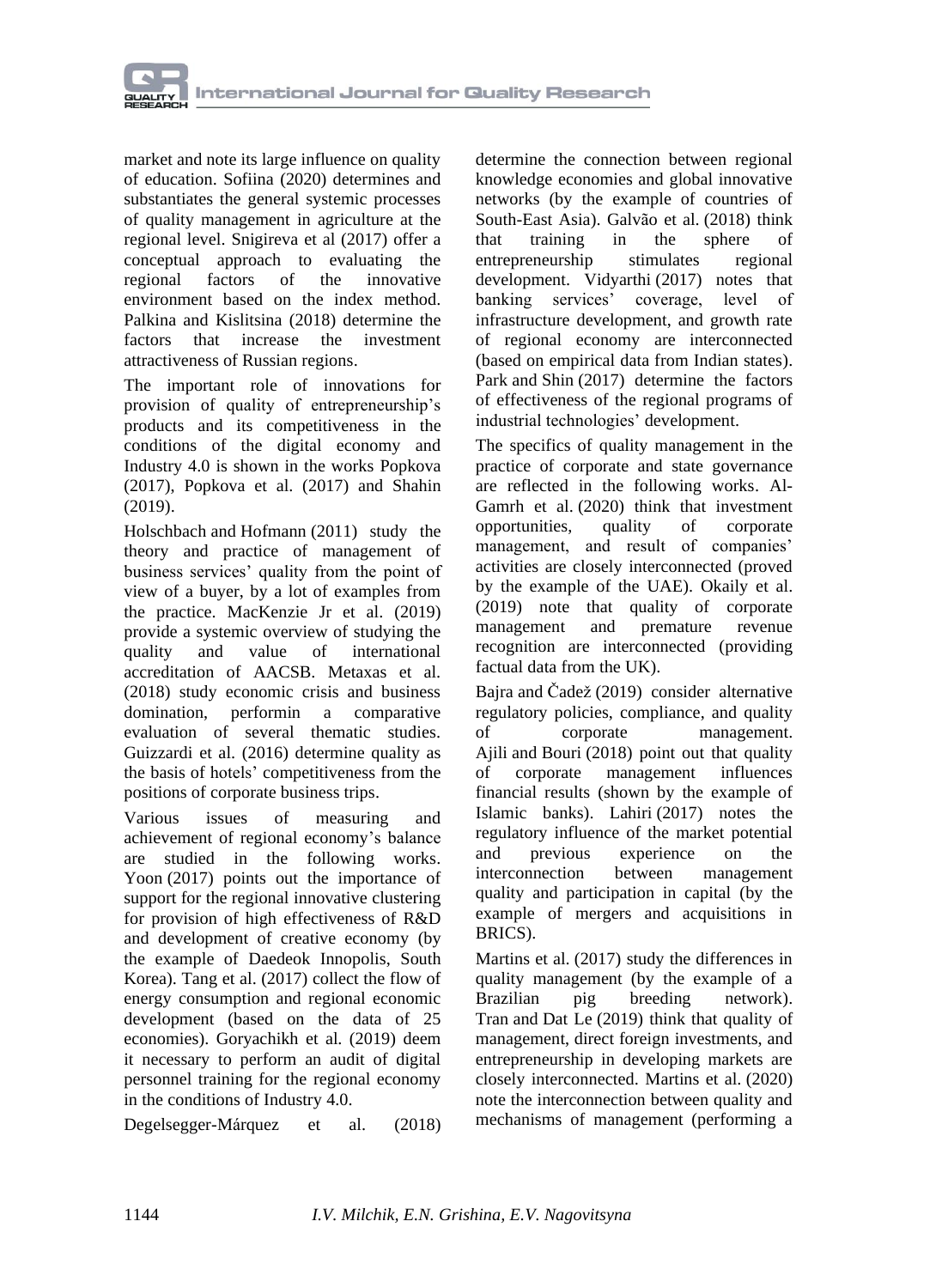qualitative study of the networks of healthcare supply chains). [Riganelli](https://www.emerald.com/insight/search?q=Chiara%20Riganelli) and [Marchini](https://www.emerald.com/insight/search?q=Andrea%20Marchini) (2017) note that disclosure of information largely determines quality of entrepreneurship's products (by the example of palm oil).

[Gerged](https://www.emerald.com/insight/search?q=Ali%20Gerged) and [Elheddad](https://www.emerald.com/insight/search?q=Mohamed%20Elheddad) (2020) think that national management could influence the quality of education (shown by the example of Western Europe). [Salem](https://www.emerald.com/insight/search?q=Issal%20Haj%20Salem) et al. (2019) provide arguments in favor of the connection between corporate management and quality of disclosure of information on risks (with proofs from Tunisia). Xiaoti (2018) notes the interactive influence of quality of management of state and family-owned companies on the results of R&D (performing empirical studies of familyowned companies in China). [Hammami](https://www.emerald.com/insight/search?q=Ahmad%20Hammami) and [Hendijani](https://www.emerald.com/insight/search?q=Mohammad%20Hendijani%20Zadeh) Zadeh (2019) determines the connection between quality of audit, coverage in mass media, disclosure of ecological, social, and corporate information, and effectiveness of companies' investments (by the example of the data from Canada).

An overview of the existing works and publications on the described topic has shown that the issues of investments in innovations, quality management of entrepreneurship's products, and overcoming of disproportions in the regional economy's development are thoroughly elaborated.

However, absence of a system in the elaboration of these issues leads to certain gaps: uncertainty of the consequences of investments in the innovative development of regional economy for quality of regional entrepreneurship's products and ambiguity of the perspectives of these consequences' management in the interests of provision of the regional economy's balance. The empirical experience of development of Russia's regional economy is studied in detail in the existing works, but the role of quality of entrepreneurship's products in this process requires further elaboration. In this paper we try to fill these gaps.

### **3. Materials and methodology**

The research objects are top 10 regions of Russia by the volume of investments in fixed capital per capita in 2020. It should be noted that there are no recorded statistics of quality of entrepreneurship's products in Russia's regions. The available data are the data from sociological surveys on quality of products in certain regions – e.g., Tula Oblast (Open region, 2020) – but they cannot be used for this scientific research. That's why, in order to reflect the essence of regional entrepreneurship's products' quality we shall consider its following manifestations:

- − Quality of life index as a manifestation of completeness of satisfaction of the needs of consumers of entrepreneurship's products and creation of additional advantages for them;
- − Export as a manifestation of the influence of products' quality on its global competitiveness and demand in the world (export) markets;
- Level of digitalization as a manifestation of hi-tech and digital competitiveness of products;
- − Share of innovative products in the total structure of regional entrepreneurship's products as a manifestation of innovativeness and progressivneess of products;
- − Regional budget's balance as a manifestation of the advantages of products' quality for replenishment of the regional budget by means of increase of tax revenues;
- − Balanced financial result activities of companies as a manifestation of the advantages of products' quality for the company in the form of increase of profit and profitability.

Data for most of these indicators are available in the [Dataset "Interactive statistics](https://www.archilab.online/en/data/regional-economy)  [and intelligent analytics of the balanced state](https://www.archilab.online/en/data/regional-economy)  [of the regional economy of Russia in terms](https://www.archilab.online/en/data/regional-economy)  [of Big data and blockchain –](https://www.archilab.online/en/data/regional-economy) 2020" of the Institute of Scientific Communications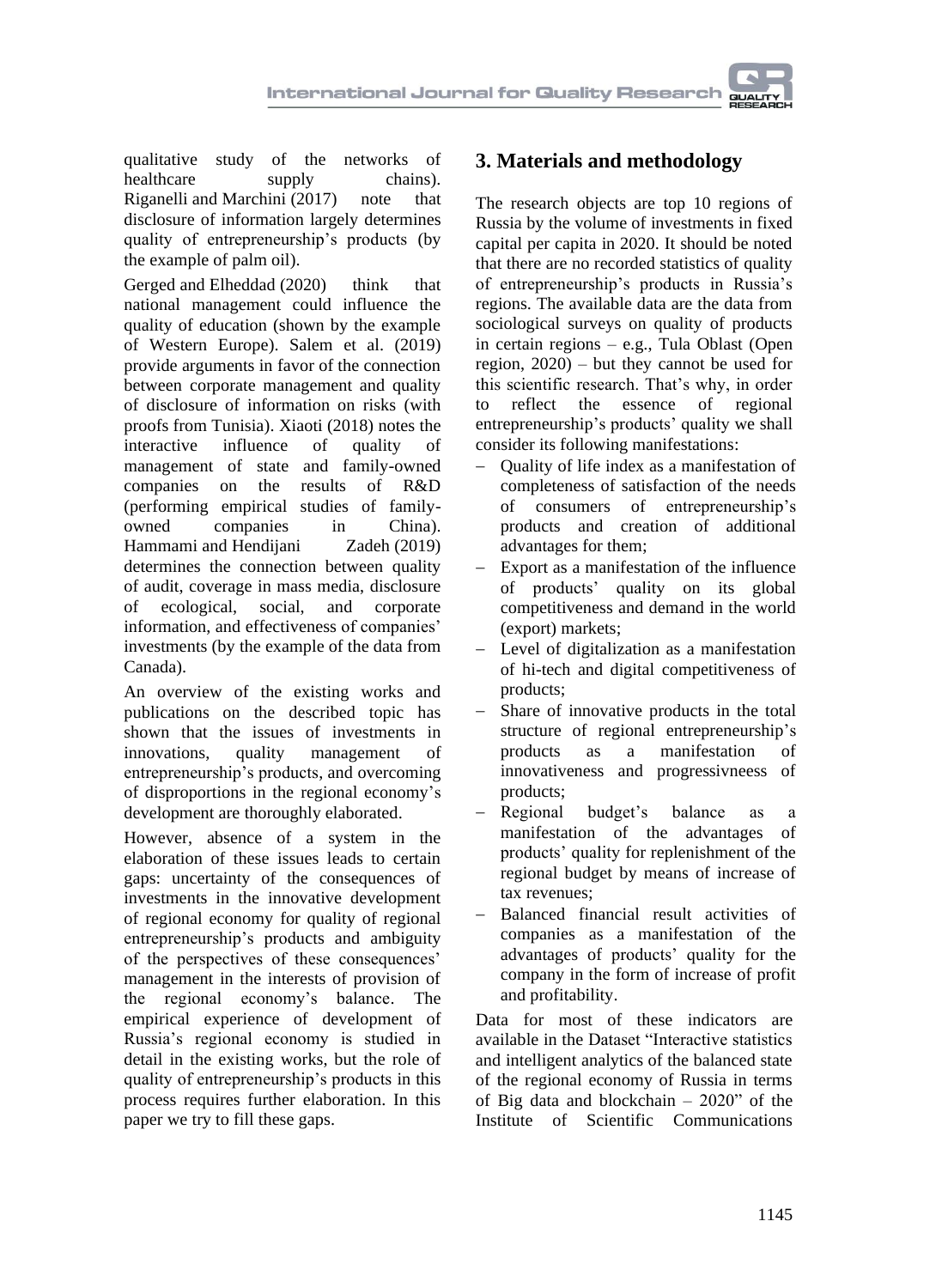

(2020). As we work with the data on different indicators for different time periods (2016, 2017, or 2017), provision of their compatibility and receipt of the most correct results requires the use of forecast data for 2020 according to the forecast of the Institute of Scientific Communications with "all other conditions being equal".

Statistics of quality of life are taken from the ranking of RIA Novosti (2020), and the data on export – from the materials of regional statistics of Federal State Statistics Service (2020). The indicator of investments in the

regional economy's innovative development is investments in fixed capital per capita. Also, the indicator of differentiation of the level of socio-economic development of regions is the depth of "underdevelopment whirlpool" (the lower the better; negative value shows the absence of underrun and the progressiveness of a region). The values of both indicators could be found in the materials of the Institute of Scientific Communications (2020). The selection of statistical data is shown in Table 1.

**Table 1.** Statistics of investments in innovations, quality, and balance of Russia's regional economy in 2020.

|                                             | Manifestations of regional entrepreneurship's products' quality |                    |                                       |                                          |                                                         |                                                                          |                                                                    |                                                   |
|---------------------------------------------|-----------------------------------------------------------------|--------------------|---------------------------------------|------------------------------------------|---------------------------------------------------------|--------------------------------------------------------------------------|--------------------------------------------------------------------|---------------------------------------------------|
| Region                                      | ÷<br>Quality of life index, points<br>100                       | Export USD million | Digitalization level,<br>points 1-100 | Share of innovative<br>$\%$<br>products, | million<br>Balance of regional<br><b>RUB</b><br>Budget, | activities, RUB<br>Balanced financial result of<br>million<br>companies' | Investments in fixed capital per<br><b>RUB</b> thousand<br>capita, | Depth of "underdevelopment<br>years<br>whirlpool" |
| Amur Oblast                                 | 38.752                                                          | 308.8              | 50.18                                 | 0.66                                     | $-9,212.77$                                             | 52.96                                                                    | 345.58                                                             | $\sqrt{2}$                                        |
| Astrakhan Oblast                            | 42.495                                                          | 720.1              | 51.79                                 | 0.16                                     | 16,043.91                                               | 53,606.76                                                                | 257.36                                                             | 5                                                 |
| Khanty-Mansi<br>Autonomous<br>Okrug - Yugra | 58.813                                                          | 14,498.9           | 69.24                                 | 0.98                                     | $-39,423.48$                                            | 11,477,595.48                                                            | 699.28                                                             | $-4$                                              |
| Leningrad Oblast                            | 60.695                                                          | 5,652.9            | 63.71                                 | 12.32                                    | $-203,387.26$                                           | 519,733.25                                                               | 439.63                                                             | $-3$                                              |
| Magadan Oblast                              | 44.658                                                          | 405                | 30.32                                 | 0.94                                     | $-3,579.35$                                             | 2425.38                                                                  | 372.09                                                             | $-4$                                              |
| Moscow Oblast                               | 74.500                                                          | 6,580              | 66.93                                 | 4.10                                     | -768,964.17                                             | 592,223.86                                                               | 350.06                                                             | $-2$                                              |
| Republic of<br>Sakha (Yakutia)              | 37.992                                                          | 4,800.2            | 61.57                                 | 0.03                                     | $-10,169.40$                                            | 9,318.50                                                                 | 576.29                                                             | $-4$                                              |
| Sakhalin Oblast                             | 47.873                                                          | 10,574.6           | 52.09                                 | 0.35                                     | $-12,734.09$                                            | 21,347.04                                                                | 907.75                                                             | $-4$                                              |
| Tyumen Oblast                               | 57.022                                                          | 19,845.3           | 66.76                                 | 2.92                                     | $-272.07$                                               | 1,161,043.16                                                             | 774.72                                                             | $-4$                                              |
| Yamalo-Nenets<br>Autonomous<br>Okrug        | 58.181                                                          | 2,406.1            | 67.36                                 | 0.00                                     | 91,664.69                                               | 100,181.08                                                               | 1946.64                                                            | $-4$                                              |
| Amur Oblast                                 | 79.275                                                          | 149,246.6          | 69.32                                 | 86.47                                    | 150,826.68                                              | 11,477,595.48                                                            | $\overline{\phantom{0}}$                                           |                                                   |

Source: calculated and compiled by the authors based on Institute of Scientific Communications (2020), RIA Novosti (2020), Federal State Statistics Service (Rosstat) (2020).

In order to determine the connection between investments in innovations and manifestations of quality of entrepreneurship's products in Russia's regions, the method of correlation analysis is used. For systemic evaluation of quality of entrepreneurship's products we use T.L. Saaty's hierarchy process; for determining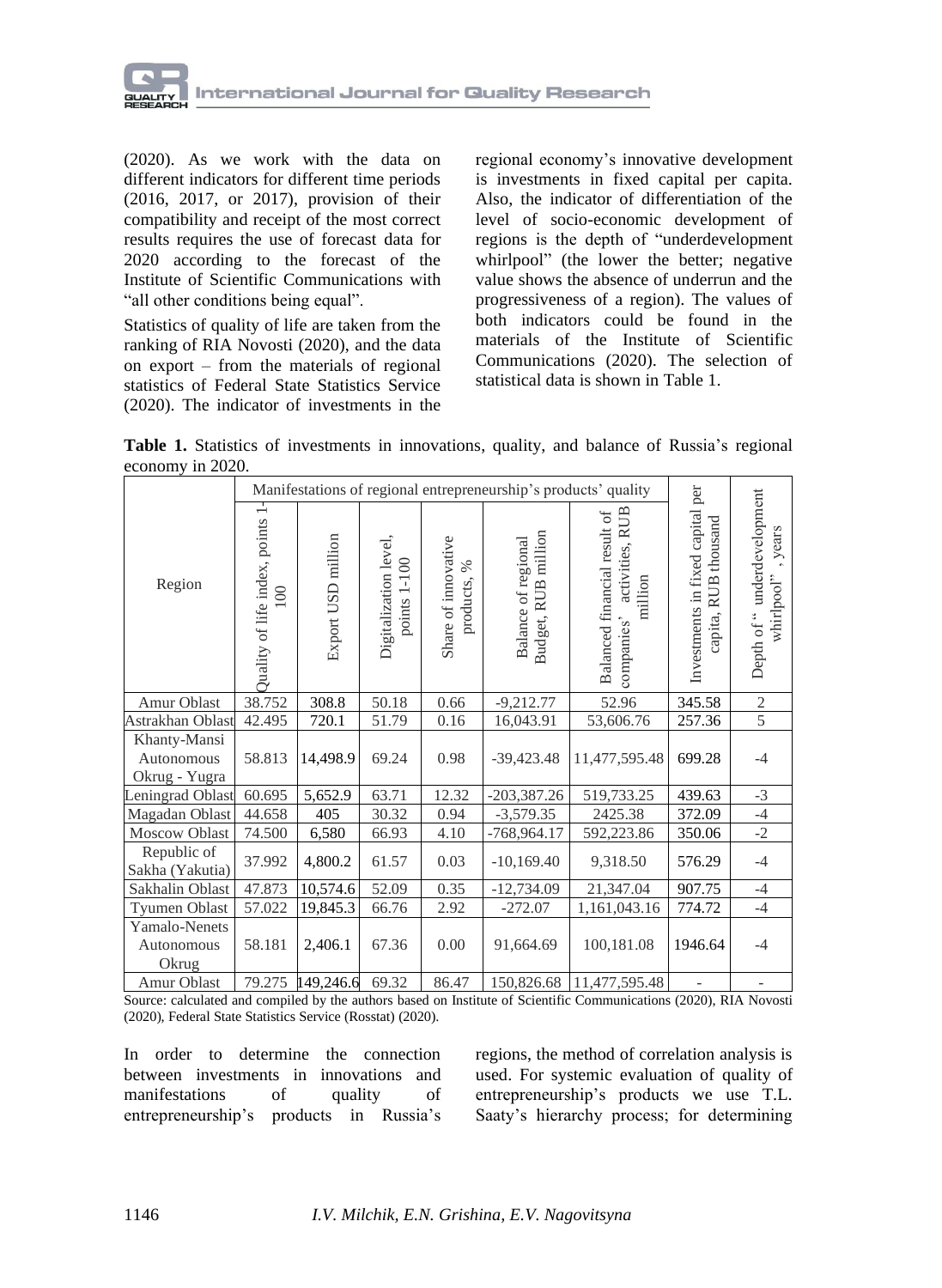the influence of quality on the balance of Russia's regional economy – regression analysis.

For determining the perspectives and management implications on provision of the balance of regional economy based on improvement of the practice of investing in in innovations in the interests of quality we use the method of comparative analysis. Significance of the components of quality and their connection with investments in innovations and and with the depth of "underdevelopment whirlpools" in Russia's regions in 2020 are compared.

### **4. Results**

#### **4.1 Connection between investments in innovations and manifestations of quality of entrepreneurship's products in regions of Russia**

For determining the connection between<br>investments in innovations and in innovations and manifestations of quality of entrepreneurship's products in Russia's regions, let us use the results of correlation analysis (Figure 1).



 $\blacksquare$  Significance  $\blacksquare$  Correlation with investments in innovations

**Figure 1.** Correlation with investments in innovations and significance of the manifestations of regional entrepreneurship's products' quality. Source: calculated and compiled by the authors.

Significance of the manifestations of regional entrepreneurship's products' quality is also shown in Figure 1. Expert evaluation is used for evaluating the significance of different manifestations of quality of entrepreneurship's products in regions of Russia (1 point – the worst value, 10 points – the best value):

• Ouality of life index: 10 points;

- Export: 6 points;
- Level of digitalization: 7 points;
- Share of innovative products: 8 points;
- Balance of regional budget: 4 points;
- Balanced financial result of companies' activities: 5 points.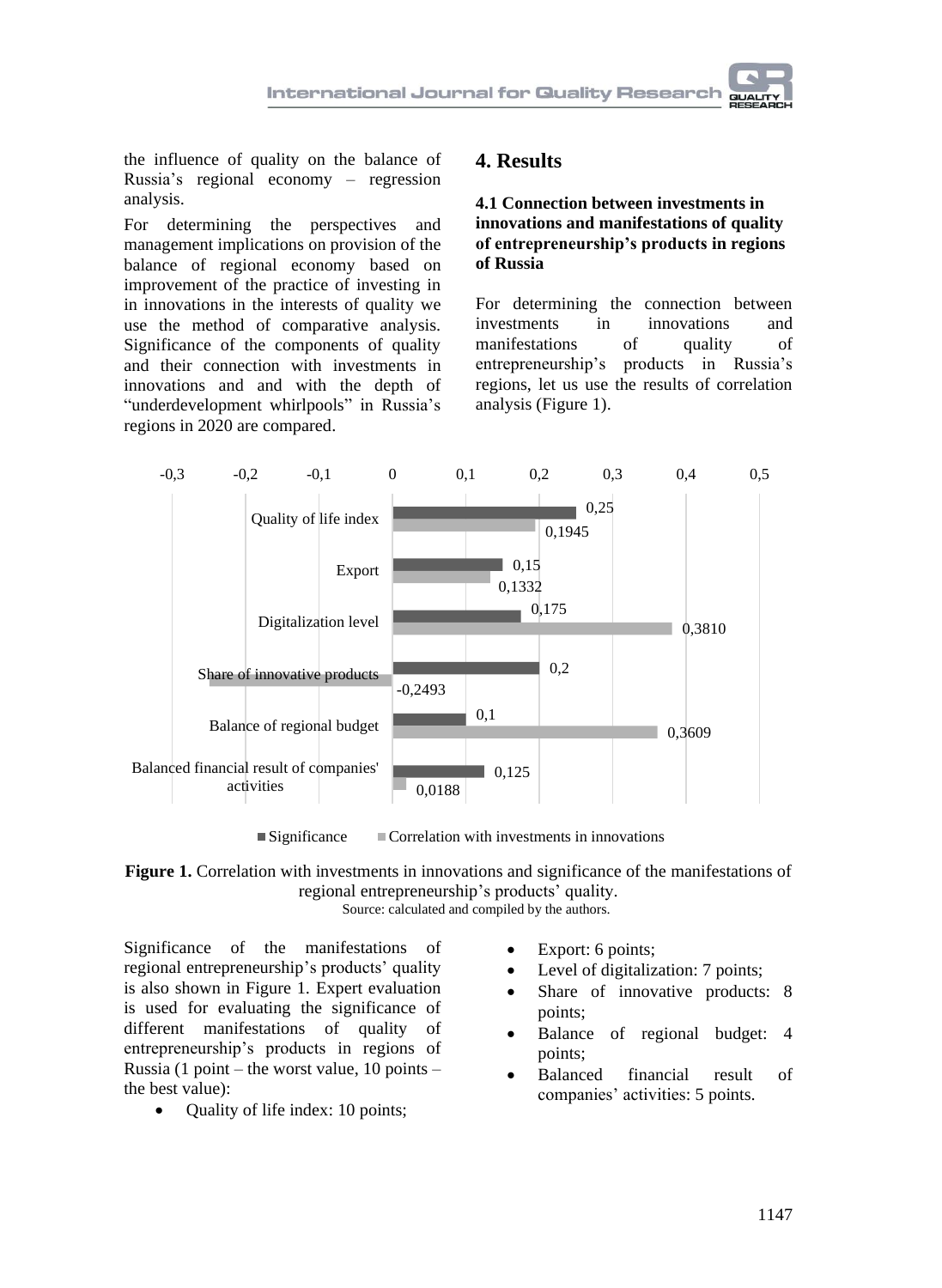

The sum of the scores equals 10+6+7+8+4+5=40 points. Figure 1 shows significance in shares of 1, calculated as score/sum of all scores ratio. For example, for quality of life index the score is transferred into shares of 1 in the following way: 10/40=0.25.

As shown in Figure 1, the most significant manifestation of regional entrepreneurship's products' quality is quality of life index (0.25), but its correlation with investments in innovations is moderate (19.45%). The largest correlation of investments in innovations is with the level of digitalization (38.10%) and balance of regional budget (36.09%). However, significance of these manifestations of quality is moderate, constituting 0.175 and 0.1, accordingly.

A rather significant manifestation of regional entrepreneurship's products' quality is export (0.15), but its correlation with investments in innovations is moderate (13.32%). Balanced financial result of companies' activities is also a rather significant manifestation of quality (0.125), but its correlation with investments in innovations is very small (1.88%). Share of innovative products is also rather significant (0.2), but its correlation with investments in innovations is negative (-24.93%).

Thus, it has been determined that investments in the innovative development of regional economy largely determine the level of regional entrepreneurship's products' quality in Russia in 2020. However, the connection between investments in innovations and the manifestations of quality of entrepreneurship's products in regions of Russia is very different from significance of the quality's manifestations.

Therefore, investments in innovations stimulate the improvement of only certain,

moderately significant, manifestations of quality, providing insufficient support for the key manifestations of quality and having neutral or negative influence on other manifestations of quality. This proves nonoptimality of the existing practice of investing in the innovative development of regional economy in modern Russia and the necessity for improvement of this practice through its re-orientation at quality regional entrepreneurship's products.

#### **4.2 Systemic evaluation of quality of entrepreneurship's products and its influence on the balance of Russia's regional economy**

The systemic evaluation of quality of entrepreneurship's products (with the help of T.L. Saaty's hierarchy process) in regions of Russia in 2020 is performed in three consecutive stages. At the first stage, indicator's value/maximum value in Russia ratio is calculated – "weighing" of the indicators. Let us demonstrate calculation by the example of quality of life index in Amur Oblast: 38.752/79.275=0.49.

At the second stage, products of the obtained ("weighed") values of the manifestations of quality and their significance from Figure 1 are calculated. By the example of quality of life index in Amur Oblast, we obtain the following result:  $0.49*0.25=0.1225$ . At the third stage, sums of all obtained (at the second stage) values are calculated (hierarchy synthesis). For Amur Oblast, this sum equals 0.48. The results for all studied regions are shown in Table 2.

The obtained (as a result of the systemic evaluation) quality of entrepreneurship's products in regions of Russia in 2020 is shown in Figure 2.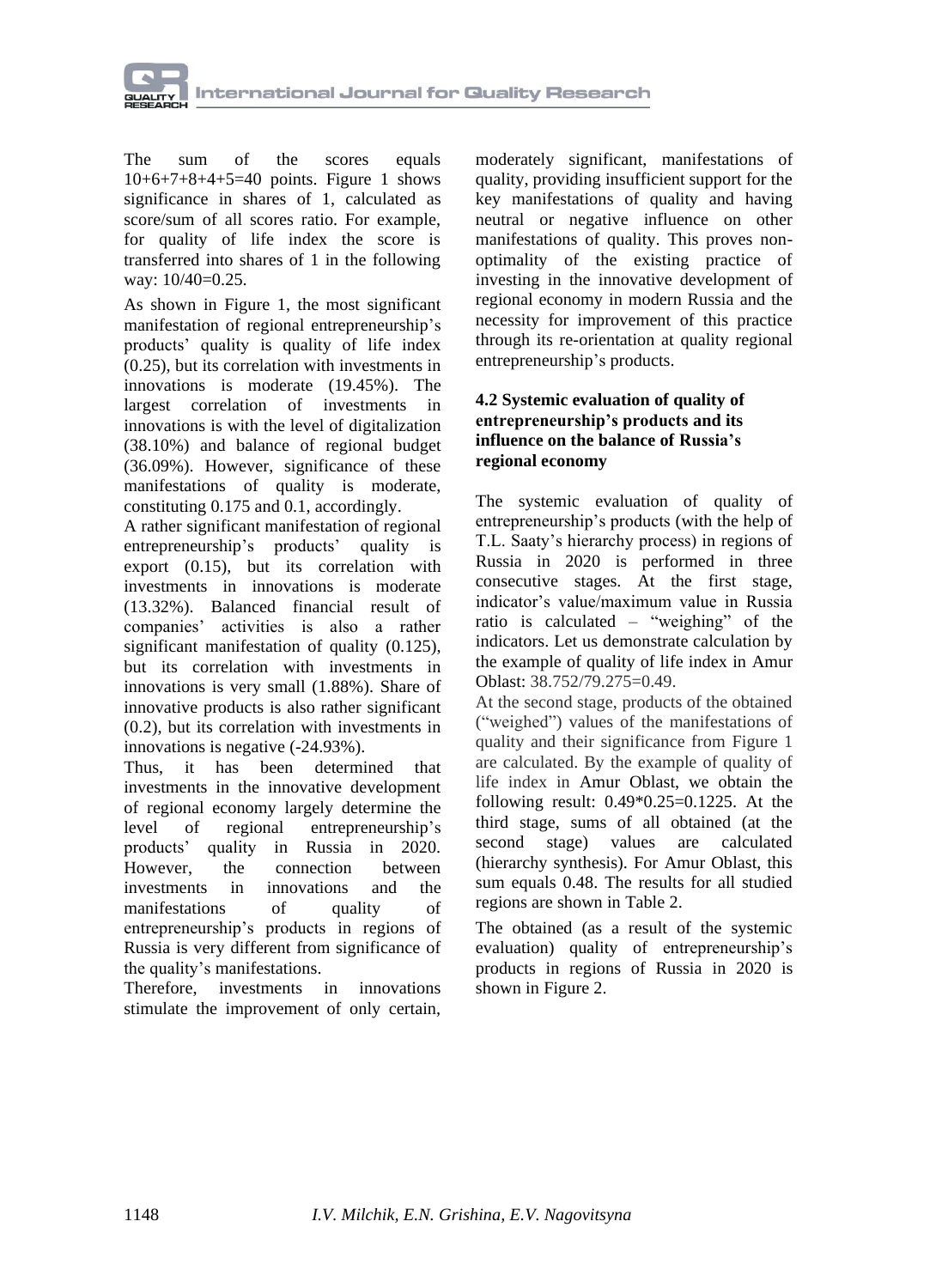| Region                                      | Quality of life index | Export         | Digitalization levle | Share of innovative<br>products | Balance of regional<br>budget | Balanced financial result<br>activities<br>of companies' | $\infty$<br>Quality of regional<br>entrepreneurship'<br>products |
|---------------------------------------------|-----------------------|----------------|----------------------|---------------------------------|-------------------------------|----------------------------------------------------------|------------------------------------------------------------------|
|                                             | X <sub>1</sub>        | X <sub>2</sub> | X3                   | X <sub>4</sub>                  | X <sub>5</sub>                | $X_6$                                                    |                                                                  |
| Amur Oblast                                 | 0.49                  | 0.00           | 0.72                 | 0.01                            | 0.00                          | 0.00                                                     | 0.48                                                             |
| Astrakhan Oblast                            | 0.54                  | 0.00           | 0.75                 | 0.00                            | 0.11                          | 0.00                                                     | 0.60                                                             |
| Khanty-Mansi<br>Autonomous Okrug -<br>Yugra | 0.74                  | 0.10           | 1.00                 | 0.01                            | 0.00                          | 1.00                                                     | 1.60                                                             |
| Leningrad Oblast                            | 0.77                  | 0.04           | 0.92                 | 0.14                            | 0.00                          | 0.05                                                     | 0.66                                                             |
| Magadan Oblast                              | 0.56                  | 0.00           | 0.44                 | 0.01                            | 0.00                          | 0.00                                                     | 0.45                                                             |
| <b>Moscow Oblast</b>                        | 0.94                  | 0.04           | 0.97                 | 0.05                            | 0.00                          | 0.05                                                     | 0.70                                                             |
| Republic of Sakha<br>(Yakutia)              | 0.48                  | 0.03           | 0.89                 | 0.00                            | 0.00                          | 0.00                                                     | 0.51                                                             |
| Sakhalin Oblast                             | 0.60                  | 0.07           | 0.75                 | 0.00                            | 0.00                          | 0.00                                                     | 0.52                                                             |
| <b>Tyumen Oblast</b>                        | 0.72                  | 0.13           | 0.96                 | 0.03                            | 0.00                          | 0.10                                                     | 0.70                                                             |
| Yamalo-Nenets<br>Autonomous Okrug           | 0.73                  | 0.02           | 0.97                 | 0.00                            | 0.61                          | 0.01                                                     | 1.20                                                             |

**Table 2.** Evaluation of quality of entrepreneurship's products in regions of Russia in 2020, with the help of T.L. Saaty's method, shares of 1.

Source: calculated and compiled by the authors.



**Figure 2.** Quality of entrepreneurship's products in regions of Russia in 2020, shares of 1. Source: calculated and compiled by the authors.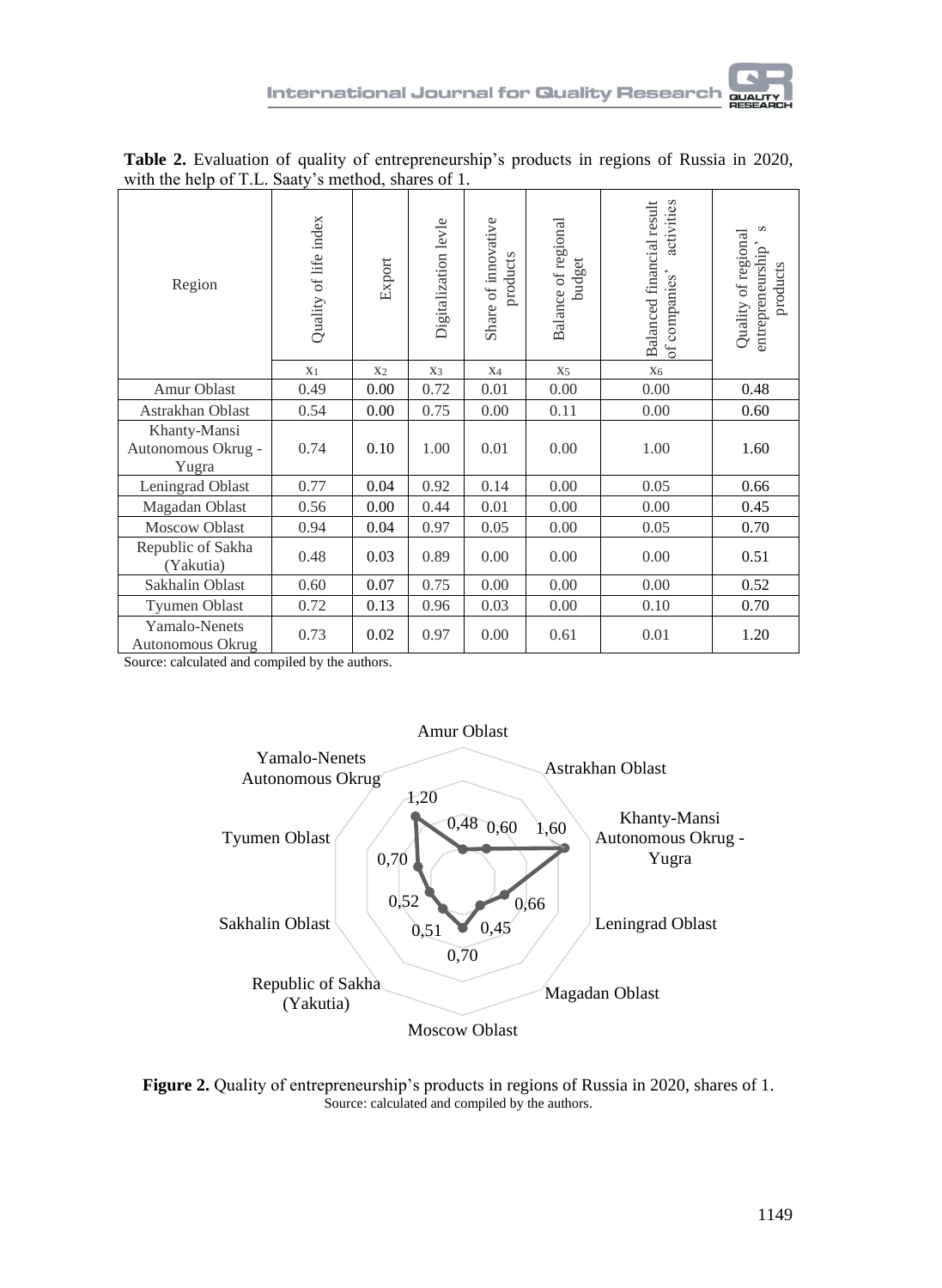

As shown in Figure 2, quality of products of regional entrepreneurship is the highest in Khanty-Mansi Autonomous Okrug – Yugra (1.60) and Yamalo-Nenets Autonomous Okrug (1.20); the lowest – in Magadan (0.45) and Amur (0.48) Oblasts. For

determining the systemic influence of investments in innovations on quality of entrepreneurship's products in Russia's regional economy in 2020, let us use the results of regression analysis (Figure 3).



**Figure 3.** Quality of products, investments in innovations, and the regression curve of their dependence in regions of Russia in 2020. Source: calculated and compiled by the authors.

According to the regression curve (Figure 3), increase of investments in the innovative development of Russia's regions' economy in 2020 by RUB 1,000 leads to increase of systemic quality of products of regional entrepreneurship by 0.0004. Correlation of the indicators is moderate: 25.43%. The largest volume of investments in fixed capital per capita is observed in Yamalo-Nenets Autonomous Okrug (RUB 1,946.64 thousand), where systemic quality of regional entrepreneurship's products is rather high (1.20). The highest quality is observed in Khanty-Mansi Autonomous Okrug (1.60), where the volume of investments in fixed capital per capita is small – RUB 699.28 thousand.

For determining the influence of systemic quality of entrepreneurship's products on the balance of Russia's regional economy in 2020, let us use the results of regression analysis (Figure 4).

As shown in Figure 4, increase of quality of regional entrepreneurship's products by 1 leads to reduction of the depth of "underdevelopment whirlpool" by 2.4177. Equation of multiple linear regression reflects the dependence of the depth of "underdevelopment whirlpools" on the manifestations of quality in regions of Russia in 2020:  $y=-3.402-2.77x_1$ - $51.56x_2+7.43x_3-14.34x_4-6.62x_5-0.64x_6.$ 

According to this equation, increase of quality of life index by 1 point leads to decrease of the depth of "underdevelopment whirlpools" by 2.77 years; increase of export by USD 1 million leads to decrease of the depth of "underdevelopment whirlpools" by 51.56 years; growth of digitalization level by 1 point leads to increase of the depth of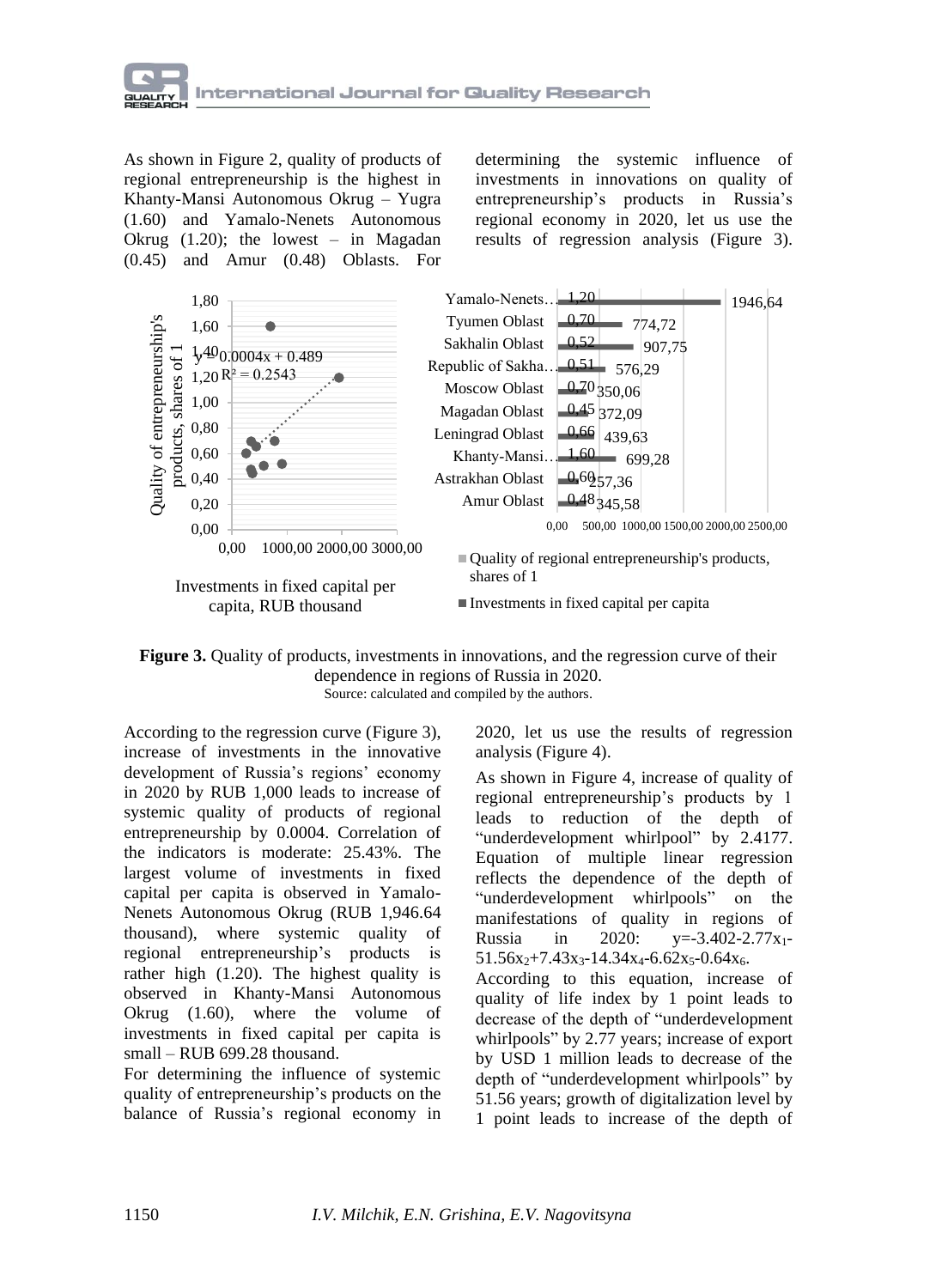"underdevelopment whirlpools" by 7.43 years; increase of share of innovative products by 1% leads to decrease of the depth of "underdevelopment whirlpools" by 14.34 years; increase of balance of regional budget by RUB 1 million leads to decrease

of the depth of "underdevelopment whirlpools" by 6.62 years; increase of balanced financial result of activities of entrepreneurship by RUB 1 million leads to decrease of the depth of "underdevelopment whirlpools" by 0.64 years.



**Figure** 4. Regression dependencies of the depth of "underdevelopment whirlpools" on quality on the whole and its manifestations in regions of Russia in 2020. Source: calculated and compiled by the authors.

Thus, quality of regional entrepreneurship's prpducts is a perspective mechanism of provision of the regional economy's balance. The most significant manifestation of quality for overcoming the "underdevelopment whirlpools" in regions of Russia is increase of export of regional entrepreneurship's products. Investments in the innovative development of regional economy perform large systemic influence on quality of products of Russia's regional entrepreneurship.

It should be noted that investments in the innovative development of regional economy in Russia are treated as a goal in itself. In the Russian rankings of region, the

volume of investments in fixed capital is taken into account. Thus, investments in innovations are not oriented at quality, and their positive influence on quality of products of regional entrepreneurship is their additional advantage.

The non-target character of investments in innovations does not allow for full realization of the potential of their stimulation of increae of quality of entrepreneurship's products in Russia's regions. In order to provide the balance of the Russian regional economy, it is necessary to improve the existing investment practice by aiming it at stimulation of growth of quality.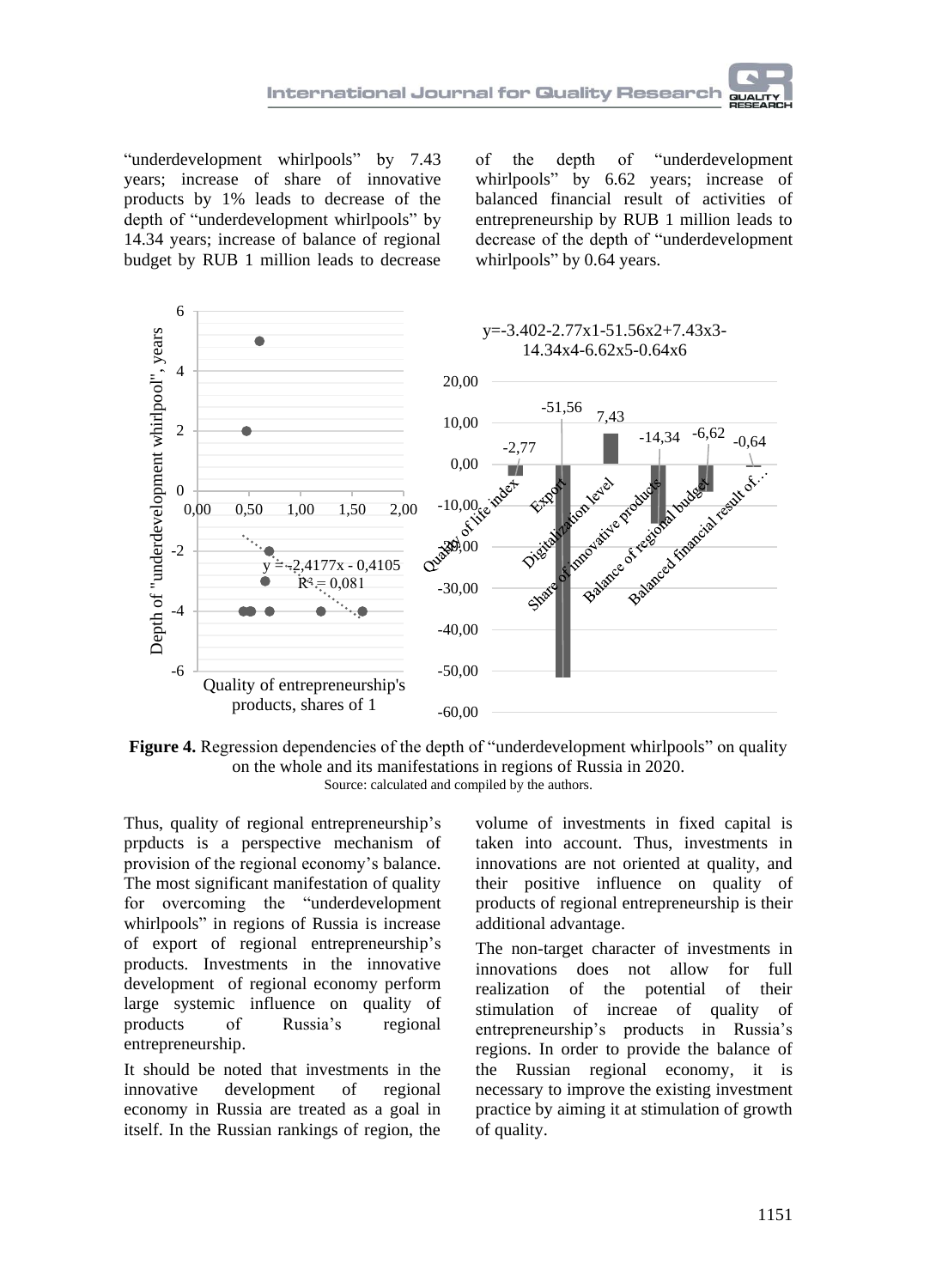

#### **4.3 Perspectives and management implications for provision of the balance of regional economy based on improvement of the practives of investing in innovations for the purpose of quality**

For determining the perspectives of provision of the balance of regional

economy based on improvement of the practice of investing in innovations for the purpose of quality, let us use the data of Table 3, where significance of the components of quality and their connection with investments in innovations and and with the depth of "underdevelopment whirlpools" are compared.

**Table 3.** Comparison of significance of the components of quality and their connection with investments in innovations and the depth of "underdevelopment whirlpools".

| Manifestation of quality                              | Significance,<br>shares of 1 | Correlation with<br>investments in<br>innovations, % | Regression with depth<br>of "underdevelopment<br>whirlpool", years |
|-------------------------------------------------------|------------------------------|------------------------------------------------------|--------------------------------------------------------------------|
| Quality of life index                                 | 0.25                         | 19.45                                                | $-2.77$                                                            |
| Export                                                | 0.15                         | 13.32                                                | $-51.56$                                                           |
| Digitalization level                                  | 0.175                        | 38.10                                                | 7.43                                                               |
| Share of innovative products                          | 0.2                          | $-24.93$                                             | $-14.34$                                                           |
| Balance of regional budget                            | 0.1                          | 36.09                                                | $-6.62$                                                            |
| Balanced financial result of<br>companies' activities | 0.125                        | 01.88                                                | $-0.64$                                                            |

Source: calculated and compiled by the authors.

As shown in Table 3, the largest contribution to overcoming of "underdevelopment whirlpools" in Russia's regions is made by export (regression -51.56 years). Its significance for quality is rather high (0.15), but correlation with investments in innovations is not sufficiently high for obtaining a vivid practical effect (13.32%).

Another manifestation of quality, which contributes a lot to overcoming of "underdevelopment whirlpools" in Russia, is share of innovative products in the structure of regional entrepreneurship's products (regression -14.34 years). Its significance for quality is very high (0.2), but correlation with investments in innovations is negative and does not allow expecting a positive effect (-24.93%).

That's why the perspectives of provision of balance of regional economy based on improvement of the practice of investing in innovations for the purpose of quality are connected to aiming the investments in fixed capital at stimulation of development of regional entrepreneurship's export and at support for its innovative development. The

following management implications are offered for this.

Firstly, it is necessary to form a special regulatory framework. The goals of increase of quality of regional entrepreneurship's products with the emphasis at such manifestations as export and innovativeness should be adopted in the regional strategies of socio-economic development. The programs of provision of balance of regional economy at the national level should reflect the applied mechanisms of its achievement, among which an important role should belong to investments in the innovative development of regional economy, aimed at increase of regional entrepreneurship's quality.

Secondly, it is necessary to perform an indicative evaluation of the consequences for quality of regional entrepreneurship's products within the monitoring of effectiveness of investments in the regional economy's innovative development. This means that investments in fixed capital should be treated not as a goal in itself but as a tool of increase of quality of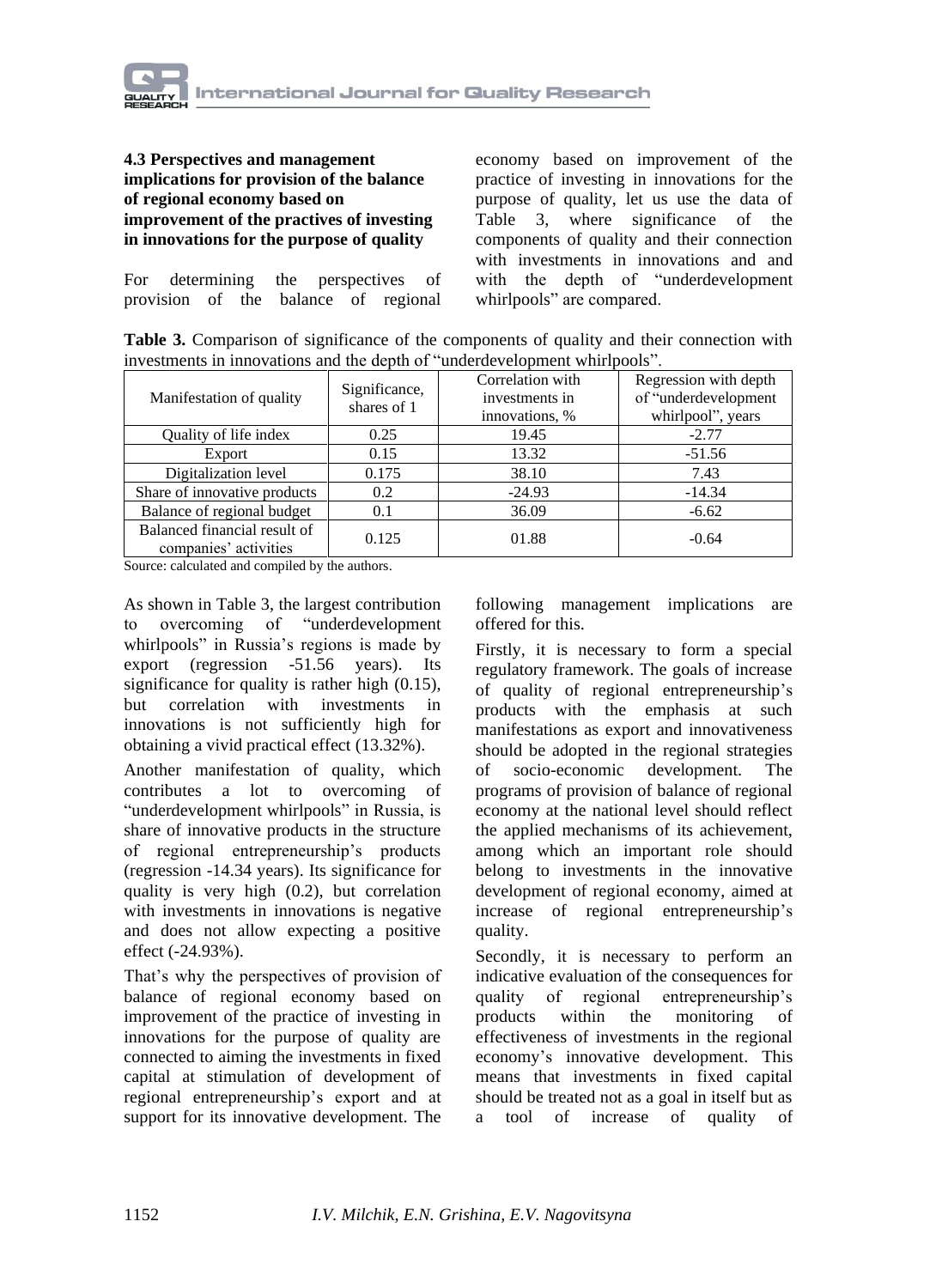entrepreneurship's products. That's why a ranking of regions should be compiled not from the positions of the volume of investments in fixed capital but from the positions of the achieved advantages for quality of entrepreneurship's products with emphasis on export and innovativeness.

Thirdly, effectiveness should be a mandatory condition of provision of tax subsidies to region's companies, aimed at stimulating their investments in fixed capital. State tax support should stimulate not investments in innovations (increase of their volume) but the obtained advantages for products' quality in a region. Treatment of effectiveness as effect/expenditures ratio envisages, instread of the classical increase, the reduction of the volume of investments (minimization of expenditures) in innovations with maximization of advantages for quality (effect).

Fourthly, target national (federal) cofinancing of regions' economy's innovative development should be conducted in the interests of the balance of Russia's regional economy. It should be accompanied by accountability of regions and federal control of effectiveness of investments in innovations from the positions of their contribution to increase of quality of regional entrepreneurship's products with the emphasis on export and innovativeness. In case of insufficient positive effect and/or low effectiveness of investments in innovations, federal co-financing should be terminated, and a more detailed analysis of causal connections shouls be performed.

The developed recommendations allow aiming all participants of the process of investing in region's economy's innovative development – companies, venture investors, and bodies of regional and federal authorities – at quality, which will allow for the best results in the spheres of provision of regional economy's balance.

It should be noted that among the studied regions of Russia with the largest volume of investments in fixed capital per capita in

2020, most regions show rapid socioeconomic development (negative values of the depth of "underdevelopment whirlpools", which show their absence). "Underdevelopment whirlpools" are peculiar only for two regions – Amur Oblast (2 years) and Astrakhan Oblast (5 years). In these regions, special attention should be paid to implementation of the authors' recommendations for achieving the balance of Russia's regional economy.

## **6. Conclusion**

The key conclusions of the performed research are as follows. The first conclusion is that investments in the innovative development of regional economy ensure vivid but moderate consequences for quality of regional entrepreneurship's products in Russia in 2020. In particular, quality of life index, which is the most important manifestation of quality of entrepreneurship's products, has moderate connection with investments in innovations  $(correlation - 19.45%)$ 

Investments in the innovative development of region's economy are not oriented at quality due to the specifics of the regulatory framework and the regulatory practices that are implemented by regional and federal authorities. Investments in fixed capital are treated as an independent indicator of region's socio-economic development, which is taken into account during compilation of regional rankings.

The second conclusion is that systemic evaluation of quality of entrepreneurship's products in Russia's regions in 2020 is rather high. It is the highest in Khanty-Mansi Autonomous Okrug – Yugra (1.60) and Yamalo-Nenets Autonomous Okrug (1.20). Influence of quality on the balance of Russia's regional economy is high. Volume of export and share of innovative products are especially significant. However, these manifestations of quality are not sufficiently determined by investments in innovations.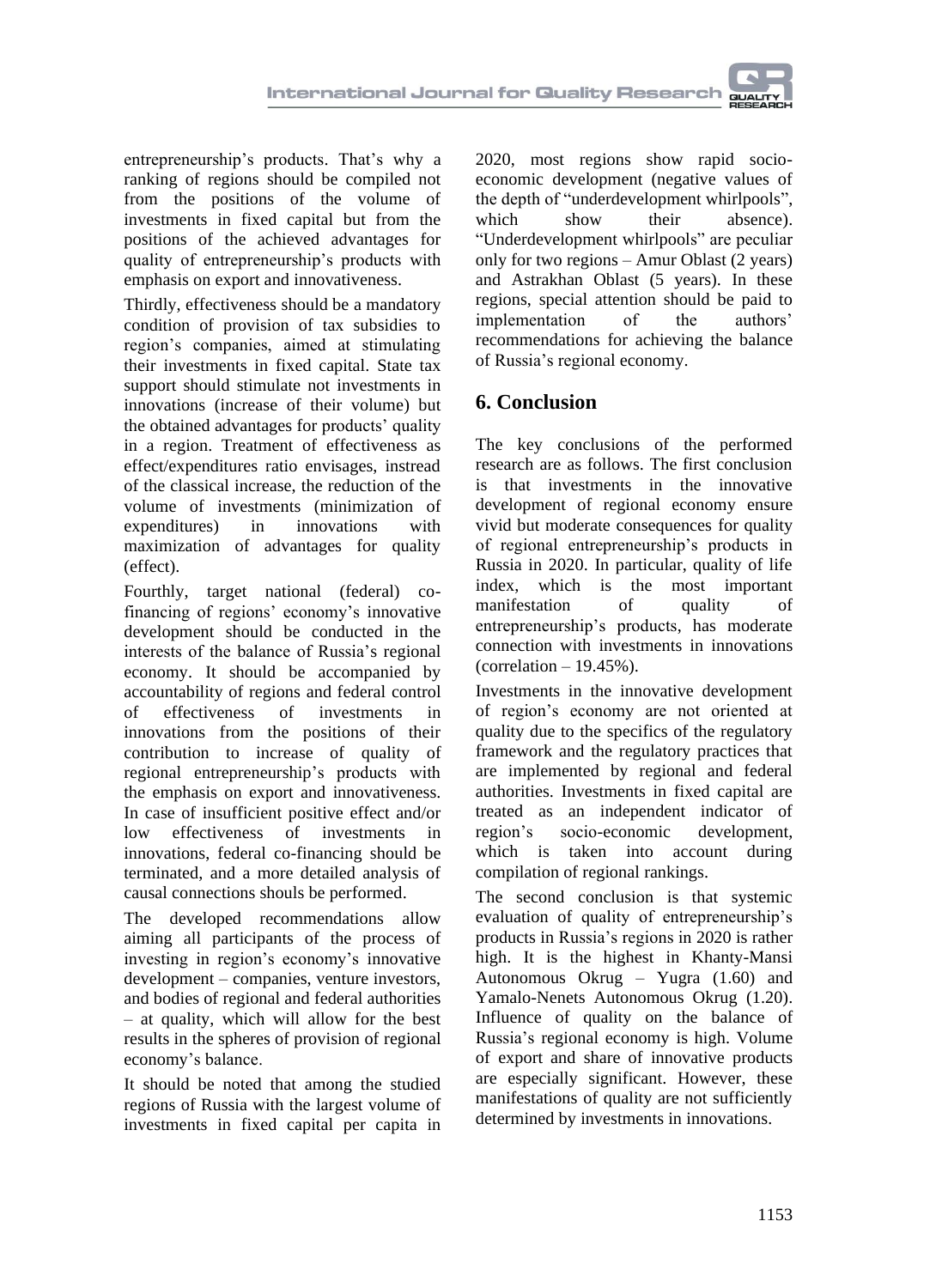

The third conclusion is as follows: perspectives of provision of the balance of Russia's regional economy based on improvement of the practice of investing in innovations in the interests of quality are connected to transition to target investing in the development of region's economy. The goals of investments in fixed capital should be determined based on their correlation with the manifestations of quality and based on significance of these manifestations of quality and their contribution (regression) to overcoming of "underdevelopment whirlpools". The key goals of investments in innovations should development of export and increase of innovativeness of products of region's companies, for their increase by USD 1 billion and by 1 % decreases the depth of "underdevelopment whirlpools" by 51.56 years and 14.34 years, accordingly.

The offered management implications on provision of the balance of regional economy based on improveing the practice of investing in innovations in the interests of quality include regulatory adoption of the goals of investing in innovations, connectred to increase of quality, monitoring of effectiveness of investments in innovations, accounting of the achieved effectiveness for tax stimulation of private investments in fixed capital, and federal co-financing of innovations in regions of Russia.

The contribution of the performed research to the development of economic thought consists, firstly, in specifying the essence of quality of regional entrepreneurship's product as an economic category, determining its manifestations, and creating a methodological framework for systemic evaluation of quality in view of all its manifestations and differences in significance for the region. Secondly, in development of the concept of investing in the innovative development of region's economy with the help of a new treatment of investing in innovations not as a goal in itself but as a source of advantages for quality of regional entrepreneurship's

products. Thirdly, in substantiating the contribution of quality of regional entrepreneurship's products in overcoming of "underdevelopment whirlpools" and provision of the regional economy's balance, as well as substantiating the key role of investments in innovations in this process.

The practical significance of the obtained results consists in determining the toppriority manifestations of quality for provision of regional economy in modern Russia: volume of export and share of innovative products in the structure of regional entrepreneurship's products. The empirical value of the research consists in development of the applied recommendations (management implications) for provision of the balance of regional economy based on improvement of the practice of investing in innovations in the interests of quality.

The research was performed based on Russia's experience, which allows for the applied character of the research, but somehow limits the opportunities and perspectives of applying the authors' recommendations in other countries. The determined connection between investments in innovations and the manifestations of quality of entrepreneurship's products is universal on the whole, though it could differ in regional economies of different countries. Quality of entrepreneurship's products will of cours be different in different countries' regions.

The developed scientific and methodological approach to the systemic evaluation of quality of regional entrepreneurship's products, which is based on T.L. Saaty's method, is universal – it could be applied for regions of all countries of the world. The determined influence of quality of regional entrepreneurship's products on the balance of regional economy could be very different depending on a country.

The perspectives and management implications for provision of the balance of regional economy based on improvement of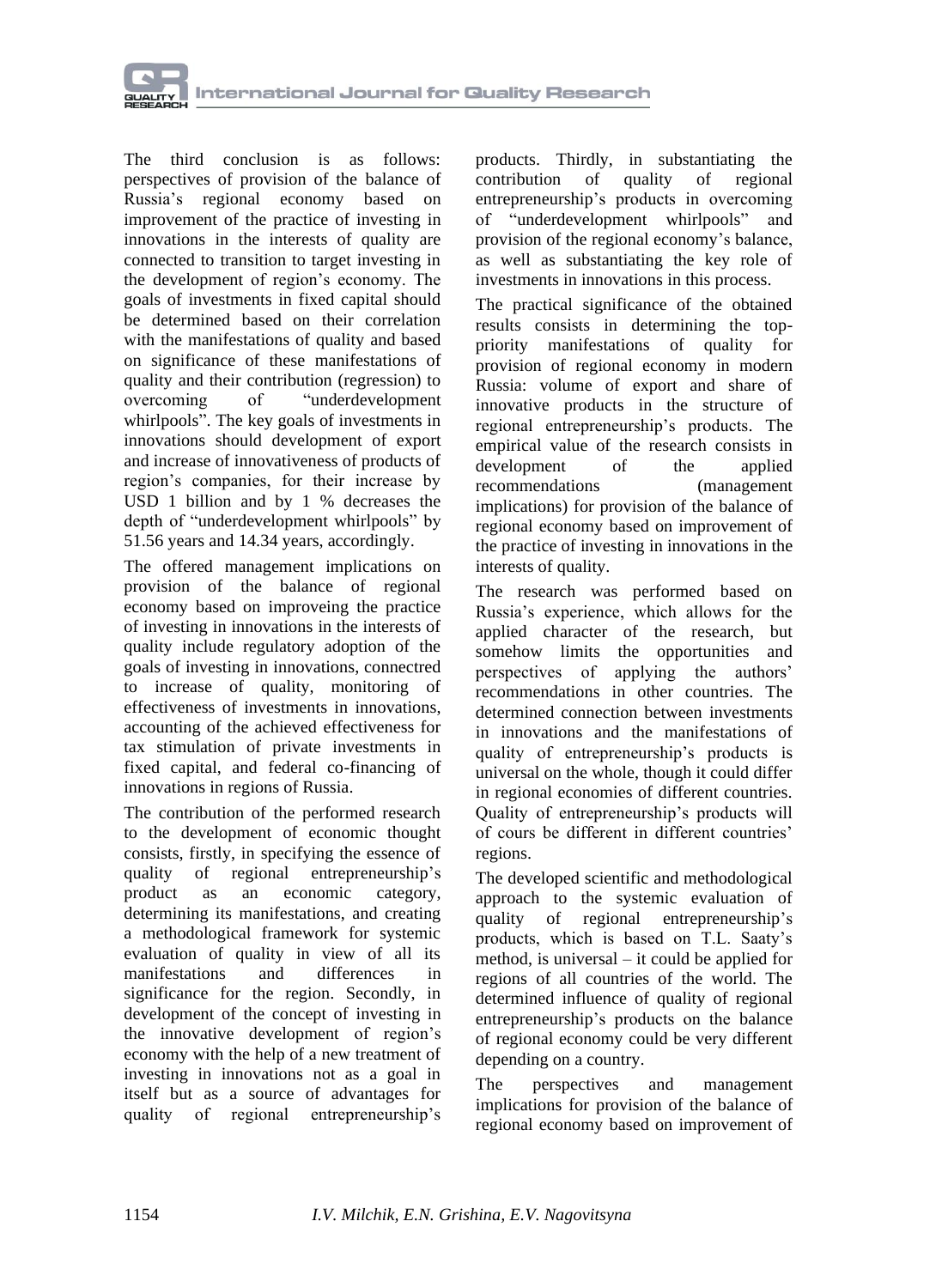the practice of investing in innovations in the interests of quality are universal on the whole, except for accounting of the federal structure of the state and the emphasis on export and innovativeness as the key manifestations of quality that are specific for

Russia. The perspectives of further scientific studies are connected to approbation of the authors' scientific and methodological developments and verification of the obtained conclusions by the example of other countries.

### **References:**

- [Ajili, H.,](https://www.emerald.com/insight/search?q=Hana%20Ajili) & [Bouri, A.](https://www.emerald.com/insight/search?q=Abdelfettah%20Bouri) (2018). Corporate governance quality of Islamic banks: measurement and effect on financial performance. *[International Journal of Islamic and Middle Eastern](https://www.emerald.com/insight/publication/issn/1753-8394)  [Finance and Management](https://www.emerald.com/insight/publication/issn/1753-8394)*, *11*(3), 470-487. <https://doi.org/10.1108/IMEFM-05-2017-0131>
- [Al-Gamrh, B.,](https://www.emerald.com/insight/search?q=Bakr%20Al-Gamrh) [Ku Ismail, K. N. I.,](https://www.emerald.com/insight/search?q=Ku%20Nor%20Izah%20Ku%20Ismail) [Ahsan, T.,](https://www.emerald.com/insight/search?q=Tanveer%20Ahsan) & [Alquhaif, A.](https://www.emerald.com/insight/search?q=Abdulsalam%20Alquhaif) (2020). Investment opportunities, corporate governance quality, and firm performance in the UAE. *[Journal of Accounting in](https://www.emerald.com/insight/publication/issn/2042-1168)  [Emerging Economies](https://www.emerald.com/insight/publication/issn/2042-1168)*, *10*(2), 261-276. <https://doi.org/10.1108/JAEE-12-2018-0134>
- Arsic, A. K. (2016). Integration of sustainable development and quality on organisational and regional level. *International Journal for Quality Research 10*(3), 583-594. https://doi.org/10.18421/IJQR10.03-10
- [Bajra, U.,](https://www.emerald.com/insight/search?q=Ujkan%20Bajra) & [Čadež, S.](https://www.emerald.com/insight/search?q=Simon%20%C4%8Cade%C5%BE) (2019). Alternative regulatory policies, compliance and corporate governance quality. *Baltic Journal of Management*,  $15(1)$ ,  $42-$ [Baltic Journal of Management](https://www.emerald.com/insight/publication/issn/1746-5265), 15(1), 42-60. <https://doi.org/10.1108/BJM-11-2018-0373>
- Bogoviz A. V., Sozinova A. A., & Ostrovskaya V. V. (2018) Approaches to managing economic growth of socio-economic systems. *[Studies in Systems, Decision and Control,](https://elibrary.ru/contents.asp?id=34842086) 135*, 131-137.
- Cheglakova, L. S., Devetyarova, I. P., Agalakova, O. S., & Kolesova, Yu. A. (2019). Marketing strategy of quality management during reorganization of regional universities in the process of modernization of education in the conditions of region's transition to industry 4.0. *International Journal for Quality Research, 14*(1) 33-50. <https://doi.org/10.24874/IJQR14.01-03>
- [Degelsegger-Márquez, A.,](https://www.emerald.com/insight/search?q=Alexander%20Degelsegger-M%C3%A1rquez) [Remøe, S. O.,](https://www.emerald.com/insight/search?q=Svend%20Otto%20Rem%C3%B8e) & [Trienes, R.](https://www.emerald.com/insight/search?q=Rudie%20Trienes) (2018). Regional knowledge economies and global innovation networks – the case of Southeast Asia. *[Journal of Science](https://www.emerald.com/insight/publication/issn/2053-4620)  [and Technology Policy Management](https://www.emerald.com/insight/publication/issn/2053-4620)*, *9*(1), 66-86. [https://doi.org/10.1108/JSTPM-06-2017-](https://doi.org/10.1108/JSTPM-06-2017-0027) [0027](https://doi.org/10.1108/JSTPM-06-2017-0027)
- [Galvão, A.,](https://www.emerald.com/insight/search?q=Anderson%20Galv%C3%A3o) [Ferreira, J. J.,](https://www.emerald.com/insight/search?q=Joao%20J.%20Ferreira) & [Marques, C.](https://www.emerald.com/insight/search?q=Carla%20Marques) (2018). Entrepreneurship education and training as facilitators of regional development: A systematic literature review. *[Journal of Small](https://www.emerald.com/insight/publication/issn/1462-6004)  [Business and Enterprise Development](https://www.emerald.com/insight/publication/issn/1462-6004)*, *25*(1), 17-40. [https://doi.org/10.1108/JSBED-05-](https://doi.org/10.1108/JSBED-05-2017-0178) [2017-0178](https://doi.org/10.1108/JSBED-05-2017-0178)
- [Gerged, A.,](https://www.emerald.com/insight/search?q=Ali%20Gerged) & [Elheddad, M.](https://www.emerald.com/insight/search?q=Mohamed%20Elheddad) (2020). How can national governance affect education quality in Western Europe? *[International Journal of Sustainability in Higher Education](https://www.emerald.com/insight/publication/issn/1467-6370)*, *21*(3), 413- 426. <https://doi.org/10.1108/IJSHE-10-2019-0314>
- [Goryachikh, S. P.,](https://www.emerald.com/insight/search?q=Svetlana%20P.%20Goryachikh) [Lapteva, S. V.,](https://www.emerald.com/insight/search?q=Svetlana%20V.%20Lapteva) [Matushkina, Y. N.,](https://www.emerald.com/insight/search?q=Yulia%20N.%20Matushkina) & [Kalinin, P.A.](https://www.emerald.com/insight/search?q=Pavel%20A.%20Kalinin) (2019). Audit of training of digital personnel for regional economy in the conditions of Industry 4.0. *[On the Horizon](https://www.emerald.com/insight/publication/issn/1074-8121)*, *27*(3/4), 245-251. <https://doi.org/10.1108/OTH-07-2019-0039>
- [Guizzardi, A.,](https://www.emerald.com/insight/search?q=Andrea%20Guizzardi) [Monti, A.,](https://www.emerald.com/insight/search?q=Alice%20Monti) & [Ranieri, E.](https://www.emerald.com/insight/search?q=Ercolino%20Ranieri) (2016). Rating hotel quality for corporate business travel departments. *[International Journal of Contemporary Hospitality Management](https://www.emerald.com/insight/publication/issn/0959-6119)*, *28*(12), 2842-2863. <https://doi.org/10.1108/IJCHM-07-2015-0357>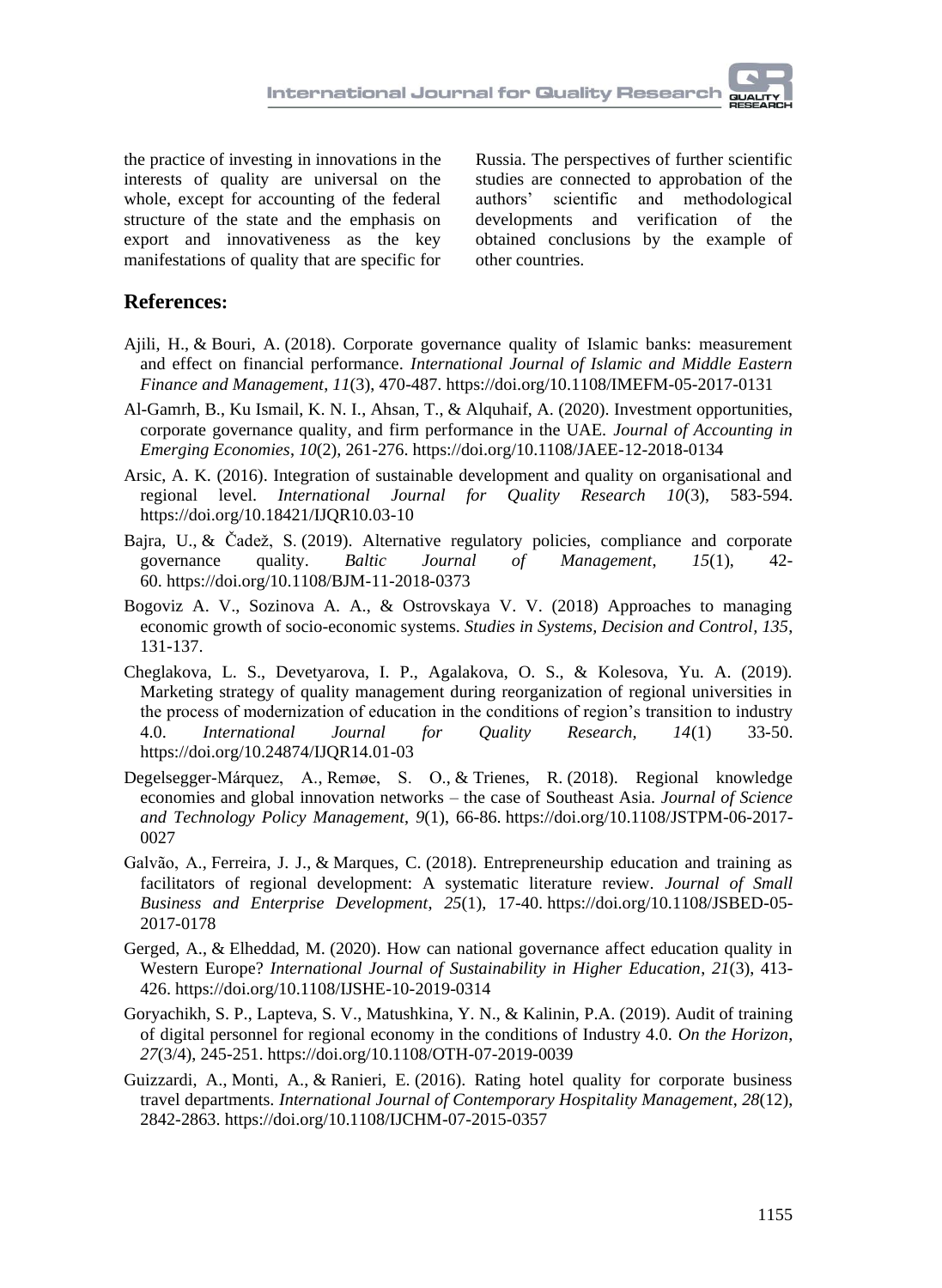- [Hammami, A.,](https://www.emerald.com/insight/search?q=Ahmad%20Hammami) & [Hendijani Zadeh, M.](https://www.emerald.com/insight/search?q=Mohammad%20Hendijani%20Zadeh) (2019). Audit quality, media coverage, environmental, social, and governance disclosure and firm investment efficiency: Evidence from Canada. *[International Journal of Accounting & Information Management,](https://www.emerald.com/insight/publication/issn/1834-7649) 28*(1), 45- 72. <https://doi.org/10.1108/IJAIM-03-2019-0041>
- [Holschbach, E.,](https://www.emerald.com/insight/search?q=Elmar%20Holschbach) & [Hofmann, E.](https://www.emerald.com/insight/search?q=Erik%20Hofmann) (2011). Exploring quality management for business services from a buyer's perspective using multiple case study evidence. *[International Journal of](https://www.emerald.com/insight/publication/issn/0144-3577)  [Operations & Production Management](https://www.emerald.com/insight/publication/issn/0144-3577)*, *31*(6), 648-685. https://doi.org/10.1108/01443571111131980
- Institute of Scientific Communications (2020). *[Dataset "Interactive statistics and intelligent](https://www.archilab.online/en/data/regional-economy)  [analytics of the balanced state of the regional economy of Russia in terms of Big data and](https://www.archilab.online/en/data/regional-economy)  [blockchain –](https://www.archilab.online/en/data/regional-economy) 2020".* Rerieved from: [https://www.archilab.online/en/data/regional](https://www.archilab.online/en/data/regional-economy/russia)[economy/russia](https://www.archilab.online/en/data/regional-economy/russia) (data accessed: 08.08.2020).
- [Lahiri, S.](https://www.emerald.com/insight/search?q=Somnath%20Lahiri) (2017). The moderating influence of market potential and prior experience on the governance quality-equity participation relationship: Evidence from acquisitions in BRIC. *[Management Decision](https://www.emerald.com/insight/publication/issn/0025-1747)*, *55*(1), 203-217. <https://doi.org/10.1108/MD-06-2016-0408>
- [Li, Z.,](https://www.emerald.com/insight/search?q=Zheng%20Li) [Li, J.,](https://www.emerald.com/insight/search?q=Jun%20Li) & [He, B.](https://www.emerald.com/insight/search?q=Bin%20He) (2018). Does foreign direct investment enhance or inhibit regional innovation efficiency? Evidence from China. *[Chinese Management Studies](https://www.emerald.com/insight/publication/issn/1750-614X)*, *12*(1), 35- 55. <https://doi.org/10.1108/CMS-02-2017-0034>
- [Li, Z.,](https://www.emerald.com/insight/search?q=Zonghuo%20Li) [Yang, W.,](https://www.emerald.com/insight/search?q=Wensheng%20Yang) [Liu, X.,](https://www.emerald.com/insight/search?q=Xiaohong%20Liu) & [Taimoor, H.](https://www.emerald.com/insight/search?q=Hassan%20Taimoor) (2019). Coordination strategies in dual-channel supply chain considering innovation investment and different game ability. *[Kybernetes](https://www.emerald.com/insight/publication/issn/0368-492X)*, *49*(6), 1581-1603. <https://doi.org/10.1108/K-12-2018-0669>
- Lysova, E. A., Bratukhina, E. A., Sozinova, A. A., & Matushkina, Yu. N. (2019). Digital modernization of the region's educational market and its influence on quality of education. *International Journal for Quality Research, 14*(1) 253-270. <https://doi.org/10.24874/IJQR14.01-16>
- [MacKenzie Jr, W. I.,](https://www.emerald.com/insight/search?q=William%20I.%20MacKenzie%20Jr) [Scherer, R. F.,](https://www.emerald.com/insight/search?q=Robert%20F.%20Scherer) [Wilkinson, T. J.,](https://www.emerald.com/insight/search?q=Timothy%20J.%20Wilkinson) & [Solomon, N. A.](https://www.emerald.com/insight/search?q=Norman%20A.%20Solomon) (2019). A systematic review of AACSB International accreditation quality and value research. *[Journal of](https://www.emerald.com/insight/publication/issn/1026-4116)  [Economic and Administrative Sciences](https://www.emerald.com/insight/publication/issn/1026-4116)*, *36*(1), 1-15. [https://doi.org/10.1108/JEAS-10-2018-](https://doi.org/10.1108/JEAS-10-2018-0123) [0123](https://doi.org/10.1108/JEAS-10-2018-0123)
- [Martins, F. M.,](https://www.emerald.com/insight/search?q=Franco%20M%C3%BCller%20Martins) [Trienekens, J.,](https://www.emerald.com/insight/search?q=Jacques%20Trienekens) & [Omta, O.](https://www.emerald.com/insight/search?q=Onno%20Omta) (2017). Differences in quality governance: the case of the Brazilian pork chain. *[British Food Journal](https://www.emerald.com/insight/publication/issn/0007-070X)*, *119*(12), 2837- 2850. <https://doi.org/10.1108/BFJ-09-2016-0418>
- [Martins, S. A. d. S.,](https://www.emerald.com/insight/search?q=Saturnina%20Alves%20da%20Silva%20Martins) [Machado, M. C.,](https://www.emerald.com/insight/search?q=Marcio%20C.%20Machado) [Queiroz, M. M.,](https://www.emerald.com/insight/search?q=Maciel%20M.%20Queiroz) & [Telles, R.](https://www.emerald.com/insight/search?q=Renato%20Telles) (2020). The relationship between quality and governance mechanisms: A qualitative investigation in healthcare supply-chain networks. *[Benchmarking: An International Journal](https://www.emerald.com/insight/publication/issn/1463-5771)*, *27*(3), 1085- 1104. <https://doi.org/10.1108/BIJ-03-2019-0114>
- [Metaxas,](https://www.emerald.com/insight/search?q=Ioannis%20N.%20Metaxas) I. N., [Koulouriotis, D. E.,](https://www.emerald.com/insight/search?q=Dimitrios%20E.%20Koulouriotis) & [Emiris, D.](https://www.emerald.com/insight/search?q=Dimitrios%20Emiris) (2018). Economic crisis and business excellence: a comparative multi case study assessment. *[International Journal of Quality &](https://www.emerald.com/insight/publication/issn/0265-671X)  [Reliability Management](https://www.emerald.com/insight/publication/issn/0265-671X)*, *35*(4), 914-939. <https://doi.org/10.1108/IJQRM-09-2016-0161>
- [Mikołajczak, P.,](https://www.emerald.com/insight/search?q=Pawe%C5%82%20Miko%C5%82ajczak) & [Pawlak, J.](https://www.emerald.com/insight/search?q=Jacek%20Pawlak) (2017). Factors affecting outcomes of EU-supported investments in innovation among SMEs in the Greater Poland (Wielkopolska) region, Poland. *[Journal of](https://www.emerald.com/insight/publication/issn/1471-5201)  [Research in Marketing and Entrepreneurship](https://www.emerald.com/insight/publication/issn/1471-5201)*, *19*(2), 140- 160. <https://doi.org/10.1108/JRME-04-2017-0011>
- Moljevic, S. (2016). Influence of quality infrastructure on regional development. *International Journal for Quality Research 10*(2), 433-452. https://doi.org/10.18421/IJQR10.02-13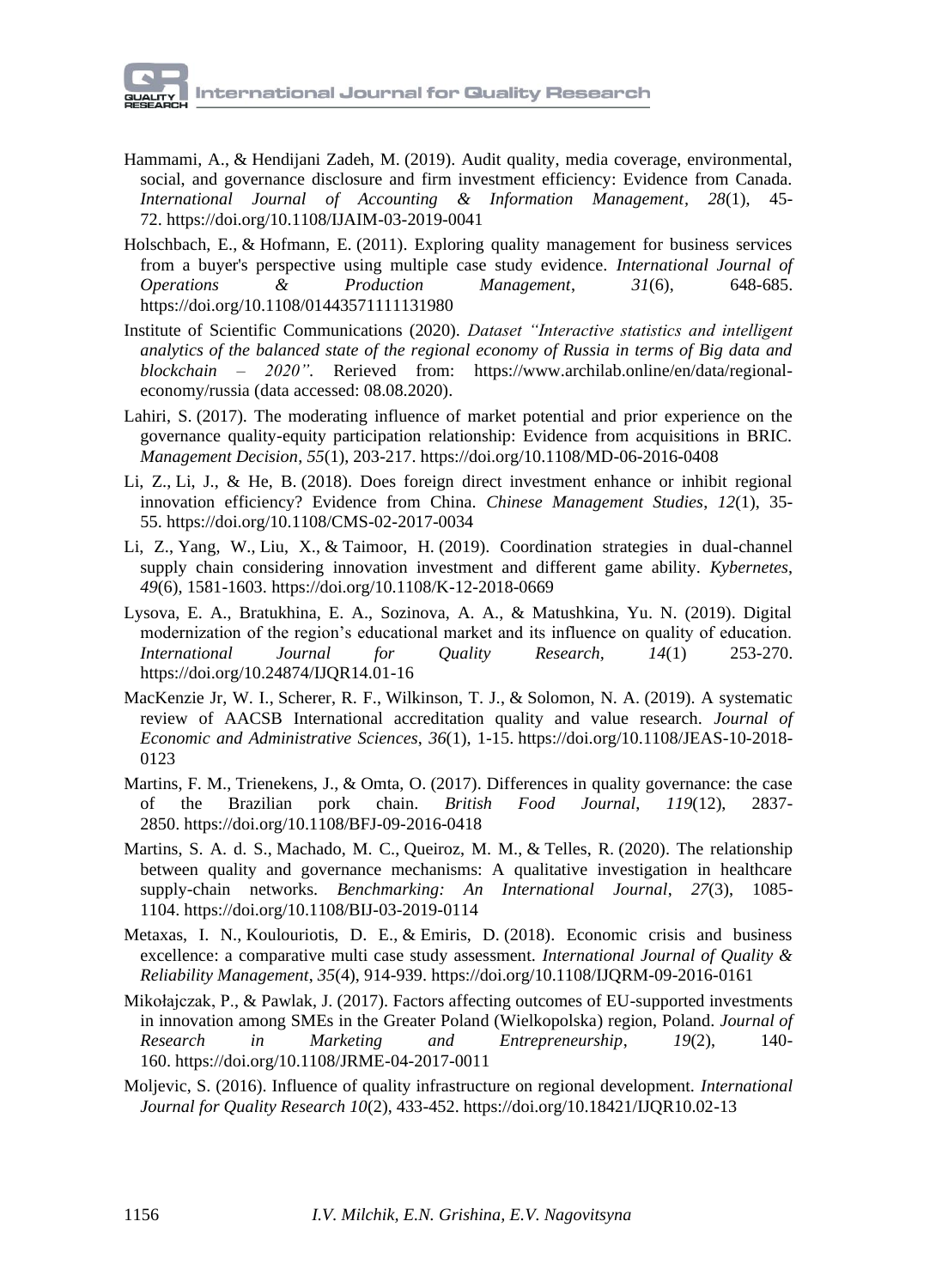- [Okaily, J. A.,](https://www.emerald.com/insight/search?q=Jihad%20Al%20Okaily) [Dixon, R.,](https://www.emerald.com/insight/search?q=Rob%20Dixon) & [Salama, A.](https://www.emerald.com/insight/search?q=Aly%20Salama) (2019). Corporate governance quality and premature revenue recognition: evidence from the UK. *[International Journal of Managerial Finance](https://www.emerald.com/insight/publication/issn/1743-9132)*, 15(1), 79-99. <https://doi.org/10.1108/IJMF-02-2018-0047>
- Open region (2020). *Udovletvorennost' potrebiteleys kachestvom tovarov and uslug and tsenovoy konkurentsiey na rynkakh sub"ekta Rossiyskoy Federatsii (v Tul'skoy oblasti) [Consumers' satisfaction with quality of goods and services and the pricing competition in the markets of a subject of the Russian Federation (in Tula Oblast)].* URL: [https://or71.ru/primi\\_uchastie/vote/detail.php?ID=28](https://or71.ru/primi_uchastie/vote/detail.php?ID=28) (data accessed: 08.08.2020).
- Palkina M., & Kislitsina V. (2018). Factors improving investment attractiveness of Russia's depressed regions. *Administratie si Management Public. No. 30. pp*. 141-154.
- [Park, C.-H.,](https://www.emerald.com/insight/search?q=Choo-Hui%20Park) & [Shin, J.-K.](https://www.emerald.com/insight/search?q=Jin-Kyo%20Shin) (2017). An exploratory study on the determinants of performance in regional industry technology development programs. *[Asia Pacific Journal of Innovation and](https://www.emerald.com/insight/publication/issn/2398-7812)  [Entrepreneurship](https://www.emerald.com/insight/publication/issn/2398-7812)*, *11*(2), 125-143. <https://doi.org/10.1108/APJIE-08-2017-027>
- Popkova, E. G. (2017). Economic and Legal Foundations of Modern Russian Society. A volume in the series Popkova, E.G. (Ed.) *Advances in Research [on Russian Business and](https://www.infoagepub.com/series/Advances-in-Research-on-Russian-Business-and-Management)  [Management.](https://www.infoagepub.com/series/Advances-in-Research-on-Russian-Business-and-Management)* Charlotte, NC, USA, Information Age Publishing.
- [Popkova, E. G.,](https://proxylibrary.hse.ru:2073/authid/detail.uri?origin=resultslist&authorId=55671568200&zone=) [Poluyufta, L.,](https://proxylibrary.hse.ru:2073/authid/detail.uri?origin=resultslist&authorId=56835750500&zone=) [Beshanova, Y.,](https://proxylibrary.hse.ru:2073/authid/detail.uri?origin=resultslist&authorId=57195717040&zone=) [Popova, L. V.,](https://proxylibrary.hse.ru:2073/authid/detail.uri?origin=resultslist&authorId=57119051300&zone=) & [Kolesnikova, E.](https://proxylibrary.hse.ru:2073/authid/detail.uri?origin=resultslist&authorId=57195716320&zone=) (2017). [Innovations as a basis for marketing strategies of Russian](https://proxylibrary.hse.ru:2073/record/display.uri?eid=2-s2.0-85029601023&origin=resultslist&sort=plf-f&src=s&st1=Popkova+E.G.&nlo=&nlr=&nls=&sid=16bba25f3ee0c4a39034bfe69c78f644&sot=b&sdt=b&sl=25&s=AUTHOR-NAME%28Popkova+E.G.%29&relpos=58&citeCnt=1&searchTerm=) oil companies in the conditions of [oil prices reduction.](https://proxylibrary.hse.ru:2073/record/display.uri?eid=2-s2.0-85029601023&origin=resultslist&sort=plf-f&src=s&st1=Popkova+E.G.&nlo=&nlr=&nls=&sid=16bba25f3ee0c4a39034bfe69c78f644&sot=b&sdt=b&sl=25&s=AUTHOR-NAME%28Popkova+E.G.%29&relpos=58&citeCnt=1&searchTerm=) *[Contributions to Economics,](https://proxylibrary.hse.ru:2073/sourceid/91803?origin=resultslist)* (9783319606958), 449-455. https://doi.org[/10.1007/978-3-319-60696-5\\_57](https://doi.org/10.1007/978-3-319-60696-5_57)
- [Quintella, V. d. M.,](https://www.emerald.com/insight/search?q=Vitor%20da%20Mata%20Quintella) [Silva Jr, A. F. d. A. d.,](https://www.emerald.com/insight/search?q=Ant%C3%B4nio%20Francisco%20de%20Almeida%20da%20Silva%20Jr) [Almeida, J. R. U. C..](https://www.emerald.com/insight/search?q=Jose%20Ricardo%20Uchoa%20Cavalcanti%20Almeida) & [Embiruçu, M.](https://www.emerald.com/insight/search?q=Marcelo%20Embiru%C3%A7u) (2017). Financial exposure and technology innovation investment: Measuring project results in Brazilian commodity industries. *[Academia Revista Latinoamericana de Administración](https://www.emerald.com/insight/publication/issn/1012-8255)*, *30*(4), 547-564. <https://doi.org/10.1108/ARLA-06-2016-0165>
- [Reutzel, C. R.,](https://www.emerald.com/insight/search?q=Christopher%20R.%20Reutzel) [Collins, J. D.,](https://www.emerald.com/insight/search?q=Jamie%20D.%20Collins) & [Belsito, C. A.](https://www.emerald.com/insight/search?q=Carrie%20A.%20Belsito) (2018). Leader gender and firm investment in innovation. *[Gender in Management](https://www.emerald.com/insight/publication/issn/1754-2413)*, *33*(6), 430-450. [https://doi.org/10.1108/GM-05-2017-](https://doi.org/10.1108/GM-05-2017-0066) [0066](https://doi.org/10.1108/GM-05-2017-0066)
- RIA Novosti (2020). *Reyting rossiyskikh regionov po kachestvu zhizni – 2019 [Ranking of Russian regions by quality of life – 2019].* Retrieved from: https://ria.ru/20200217/1564483827.html (data accessed: 08.08.2020).
- [Riganelli, C.,](https://www.emerald.com/insight/search?q=Chiara%20Riganelli) & [Marchini, A.](https://www.emerald.com/insight/search?q=Andrea%20Marchini) (2017). Governance and quality disclosure: the palm oil issue. *[British Food Journal](https://www.emerald.com/insight/publication/issn/0007-070X)*, *119*(8), 1718-1731. <https://doi.org/10.1108/BFJ-11-2016-0566>
- Rosstat (Federal State Statistics Service) (2020*). Regiony Rossii. Sotsial'no-ekonomicheskie pokazateli - 2018 g.: statisticheskiy sbornik [Regions of Russia. Socio-economic indicators - 2018: a statistical collection*. Retrieved from: https://www.gks.ru/bgd/regl/ b18\_14p/Main.htm (data accessed: 08.08.2020).
- [Salem, I. H.,](https://www.emerald.com/insight/search?q=Issal%20Haj%20Salem) [Ayadi, S. D.,](https://www.emerald.com/insight/search?q=Salma%20Damak%20Ayadi) & [Hussainey, K.](https://www.emerald.com/insight/search?q=Khaled%20Hussainey) (2019). Corporate governance and risk disclosure quality: Tunisian evidence. *[Journal of Accounting in Emerging Economies](https://www.emerald.com/insight/publication/issn/2042-1168)*, *9*(4), 567- 602. <https://doi.org/10.1108/JAEE-01-2019-0005>
- Savovic, I., Bacovic, M., Pekovic, S., & Stanovcic, T. (2016). Impact of investment in quality and environmental protection on regional sustainability. *International Journal for Quality Research 10*(3), 625-640. https://doi.org/10.18421/IJQR10.03-13
- Shahin, A. (2019). Quality and innovation: how to create value for customers by value-added innovation. *The TQM Journal, 31*(6), 873-873.<https://doi.org/10.1108/TQM-11-2019-233>